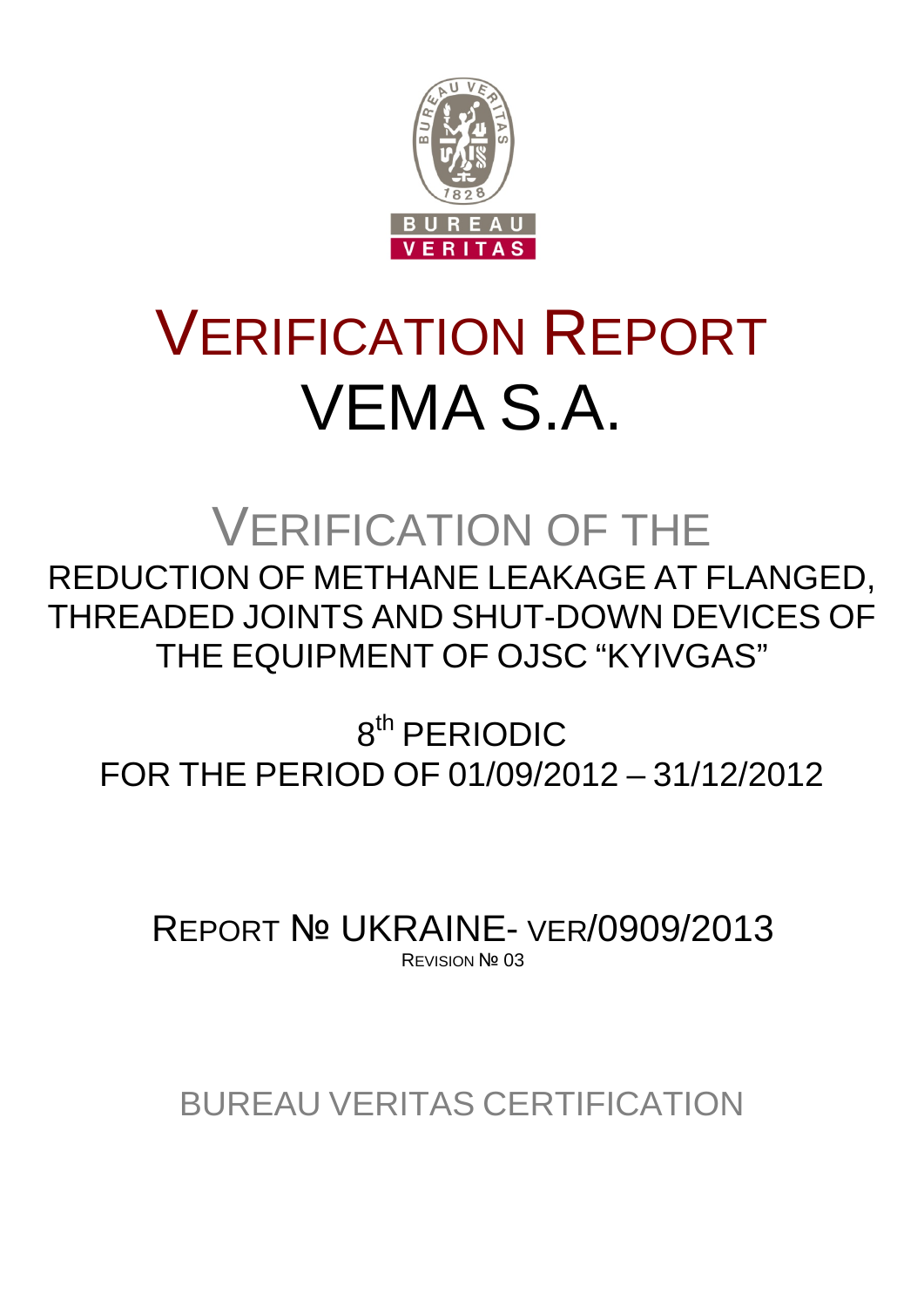Date of first issue: <br>  $\qquad$  Organizational unit:

#### Report No: UKRAINE-ver/0909/2013



21

| 24/01/2013                                                                                                                                                          |                 | <b>Bureau Veritas Certification</b><br><b>Holding SAS</b> |                                      |                                                                                                      |                                                                                                                                                                                                                                                                                                                                                                                                                                                                                                                                                                                                                                                                                                     |
|---------------------------------------------------------------------------------------------------------------------------------------------------------------------|-----------------|-----------------------------------------------------------|--------------------------------------|------------------------------------------------------------------------------------------------------|-----------------------------------------------------------------------------------------------------------------------------------------------------------------------------------------------------------------------------------------------------------------------------------------------------------------------------------------------------------------------------------------------------------------------------------------------------------------------------------------------------------------------------------------------------------------------------------------------------------------------------------------------------------------------------------------------------|
| Client:<br>VEMA S.A.                                                                                                                                                |                 |                                                           | Client ref.:<br><b>Fabian Knodel</b> |                                                                                                      |                                                                                                                                                                                                                                                                                                                                                                                                                                                                                                                                                                                                                                                                                                     |
| Summary:<br>Committee, as well as the host country criteria.                                                                                                        |                 |                                                           |                                      |                                                                                                      | Bureau Veritas Certification has made the 8 <sup>th</sup> periodic verification of VEMA S.A. project «Reduction of<br>methane leakage at flanged, threaded joints and shut-down devices of the equipment of OJSC "Kyivgas",<br>located in Kyiv, Ukraine, and applying JI-specific approach on the basis of UNFCCC criteria for the JI, as well<br>as criteria given to provide for consistent project operations, monitoring and reporting. UNFCCC criteria refer to<br>Article 6 of the Kyoto Protocol, the JI rules and modalities and the subsequent decisions by the JI Superwisory                                                                                                             |
| Actions Requests (CR, CAR and FAR), presented in Appendix A.                                                                                                        |                 |                                                           |                                      | Verification Report & Opinion, was conducted using Bureau Veritas Certification internal procedures. | The verification scope is defined as a periodic independent review and ex post determination by the Accredited<br>Entity of the monitored reductions in GHG emissions during defined verification period, and consisted of the<br>following three phases: i) desk review of the monitoring report against project design and the baseline and<br>monitoring plan; ii) follow-up interviews with project stakeholders; iii) resolution of outstanding issues and the<br>issuance of the final verification report and opinion. The overall verification, from Contract Review to<br>The first output of the verification process is a list of Clarification, Corrective Actions Requests and Forward |
| to 31/12/2012.                                                                                                                                                      |                 |                                                           |                                      | related to the approved project baseline and monitoring, and its associated documents.               | In summary, Bureau Veritas Certification confirms that the project is implemented as per determined changes.<br>Installed equipment being essential for generating emission reduction runs reliably and is calit ated<br>appropriately. The monitoring system is in place and the project is generating GHG emission reductions. The<br>GHG emission reduction is calculatedaccurately and without material errors, omissions, or misstatements and<br>the ERUs issued totalize 375 503 tonnes of $CO2$ equivalent for the monitoring period period from 01/09/2012<br>Our opinion relates to the project's GHG emissions and resulting GHG emission reductions reported and                        |
| Report No.:                                                                                                                                                         |                 | Subject Group:                                            |                                      |                                                                                                      |                                                                                                                                                                                                                                                                                                                                                                                                                                                                                                                                                                                                                                                                                                     |
| UKRAINE-ver/0909/2013<br>Project title:<br>«Reduction of methane leakage at flanged, threaded<br>joints and shut-down devices of the equipment of<br>OJSC "Kyivgas" | JI              |                                                           |                                      |                                                                                                      |                                                                                                                                                                                                                                                                                                                                                                                                                                                                                                                                                                                                                                                                                                     |
| Work carried out by:<br>K. Zinevych - Team Leader, Climate Change/Verifier<br>O. Kuzmenko - Team member, Techniéal Speciálist                                       |                 |                                                           |                                      |                                                                                                      |                                                                                                                                                                                                                                                                                                                                                                                                                                                                                                                                                                                                                                                                                                     |
| Work reviewed by:<br>I.Sokolov - Internal technical reviewer<br>V.Kobzar - Technical specialist<br>Work approved by:                                                |                 | Veritas                                                   | $\bowtie$<br>ertification            | No distribution without permission from the<br>Client or responsible organizational unit             |                                                                                                                                                                                                                                                                                                                                                                                                                                                                                                                                                                                                                                                                                                     |
| I.Sokolov - Operational Manager                                                                                                                                     |                 | <b>Bureau</b><br><b>Holding</b>                           |                                      | Limited distribution                                                                                 |                                                                                                                                                                                                                                                                                                                                                                                                                                                                                                                                                                                                                                                                                                     |
| Date of this revision:<br>08/04/2013                                                                                                                                | Rev. No.:<br>03 | Number of pages:<br>27                                    |                                      | Unrestricted distribution                                                                            |                                                                                                                                                                                                                                                                                                                                                                                                                                                                                                                                                                                                                                                                                                     |
|                                                                                                                                                                     |                 |                                                           |                                      |                                                                                                      |                                                                                                                                                                                                                                                                                                                                                                                                                                                                                                                                                                                                                                                                                                     |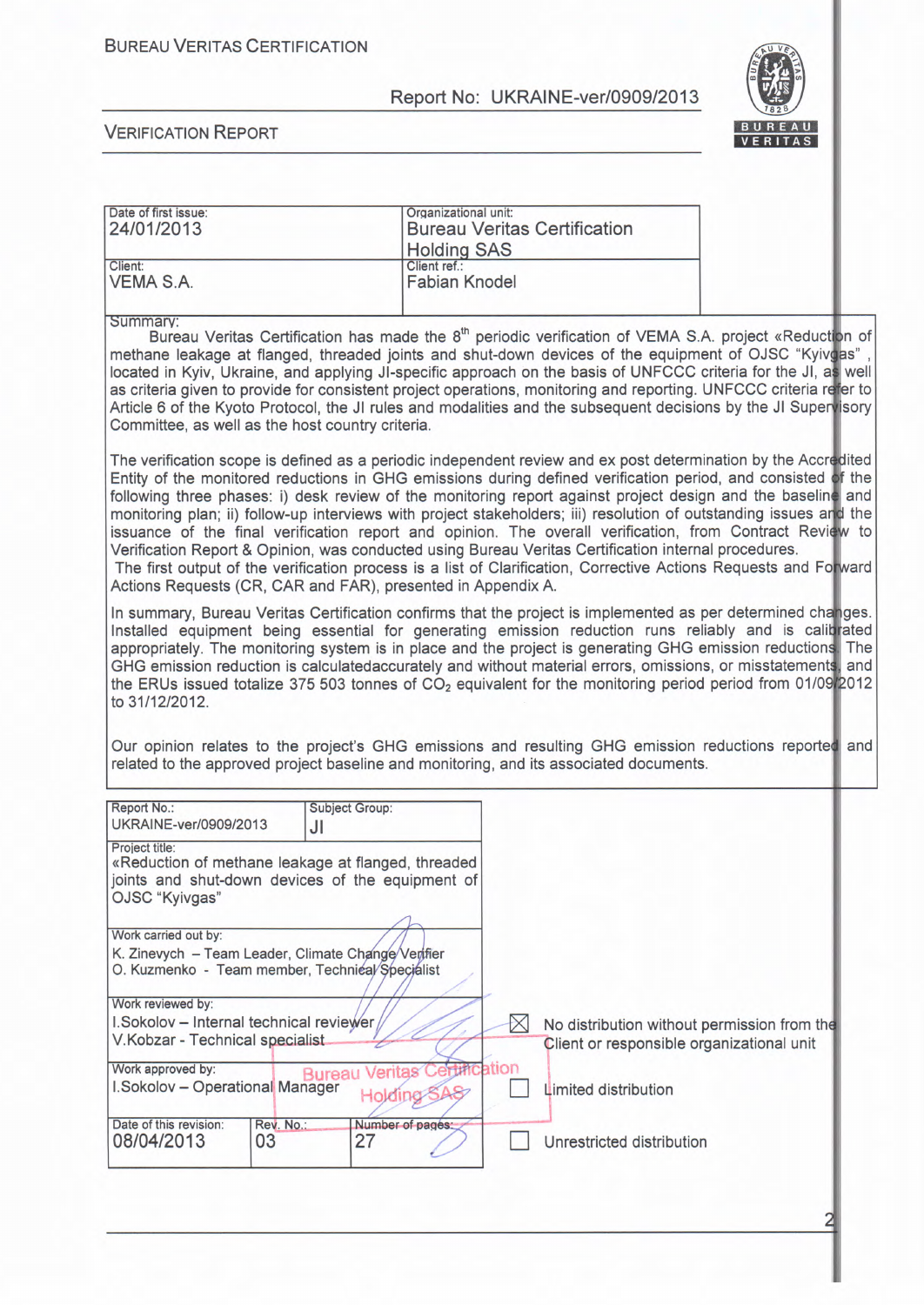

VERIFICATION REPORT

### *Table of Contents Page* 1 INTRODUCTION .................................................................... 4 1.1 Objective 4 1.2 Scope 4 1.3 Verification Team 5 2 METHODOLOGY .................................................................... 5 2.1 Review of Documents 5 2.2 Follow-up Interviews 6 2.3 Resolution of Clarification, Corrective and Forward Action Requests 6 3 VERIFICATION CONCLUSIONS .............................................. 7 3.1 Remaining issues and FARs from previous verifications 8 3.2 Project approval by Parties involved (90-91) 8 3.3 Project implementation (92-93) 8 3.4 Compliance of the monitoring plan with the monitoring methodology (94-98) 10 3.5 Revision of monitoring plan (99-100) 11 3.6 Data management (101) 11 3.7 Verification regarding programmes of activities (102-110) 14 4 VERIFICATION OPINION ...................................................... 14 5 REFERENCES ..................................................................... 16 APPENDIX A: COMPANY PROJECT VERIFICATION PROTOCOL ...... 19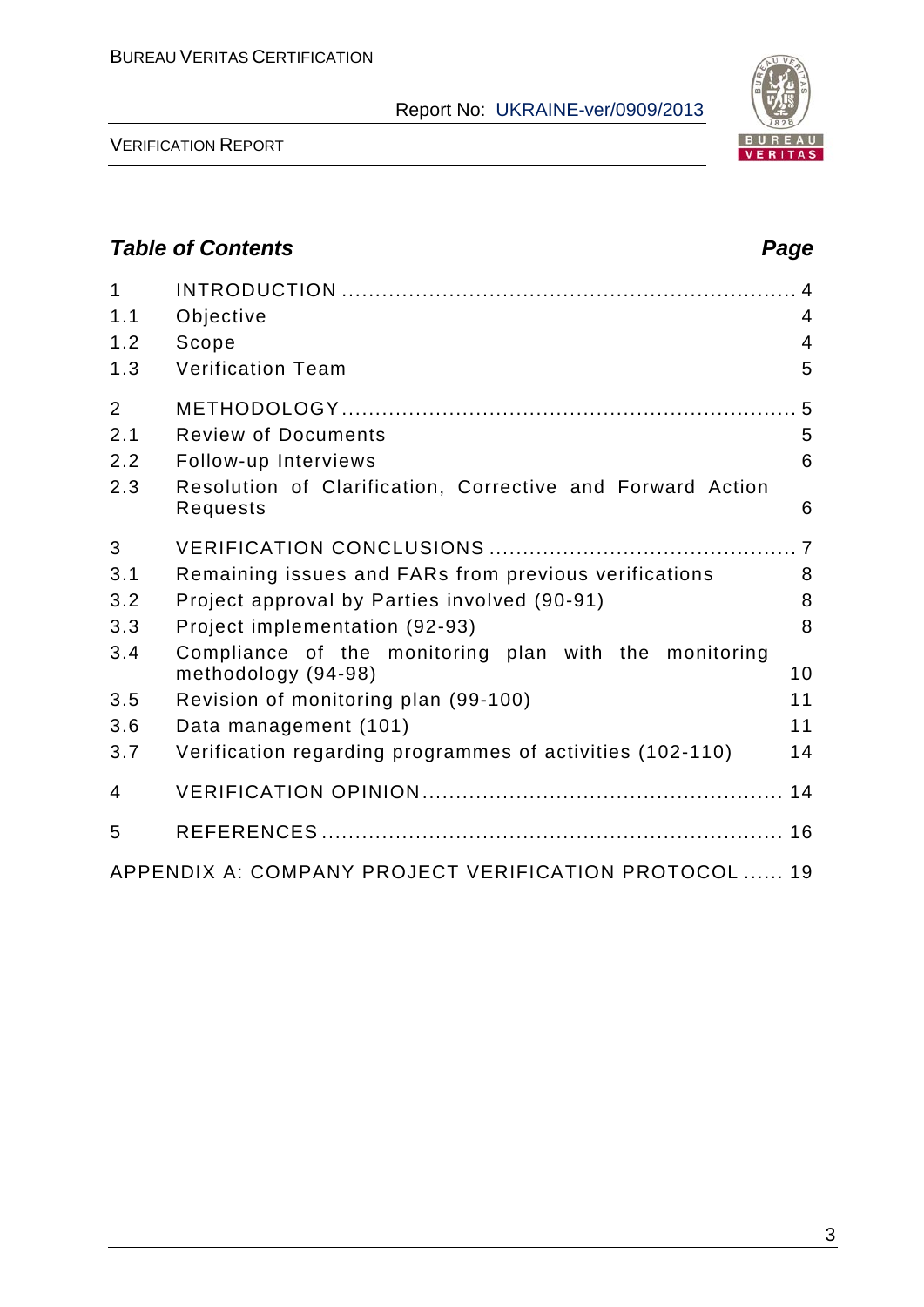

VERIFICATION REPORT

#### **1 INTRODUCTION**

VEMA S.A. has commissioned Bureau Veritas Certification to verify the emissions reductions of its JI project «Reduction of methane leakage at flanged, threaded joints and shut-down devices of the equipment of OJSC "Kyivgas" , (hereafter called "the project") in Kyiv city, Ukraine.

This report summarizes the findings of the verification of the project, performed on the basis of UNFCCC criteria, as well as criteria given to provide for consistent project operations, monitoring and reporting.

The verification covers the period from September 1, 2012 to December 31, 2012.

#### **1.1 Objective**

Verification is the periodic independent review and ex post determination by the Accredited Independent Entity (AIE) of the monitored reductions in GHG emissions during defined verification period.

The objective of verification can be divided in Initial Verification and Periodic Verification.

UNFCCC criteria refer to Article 6 of the Kyoto Protocol, the JI rules and modalities and the subsequent decisions by the JI Supervisory Committee, as well as the host country criteria.

#### **1.2 Scope**

The verification scope is defined as an independent and objective review of the project design document, the project's baseline study, monitoring plan and monitoring report and other relevant documents. The information in these documents is reviewed against Kyoto Protocol requirements, UNFCCC rules and associated interpretations.

The verification is not meant to provide any consulting towards the Client. However, stated requests for clarifications, corrective and/or forward actions may provide input for improvement of the project monitoring towards reductions in the GHG emissions.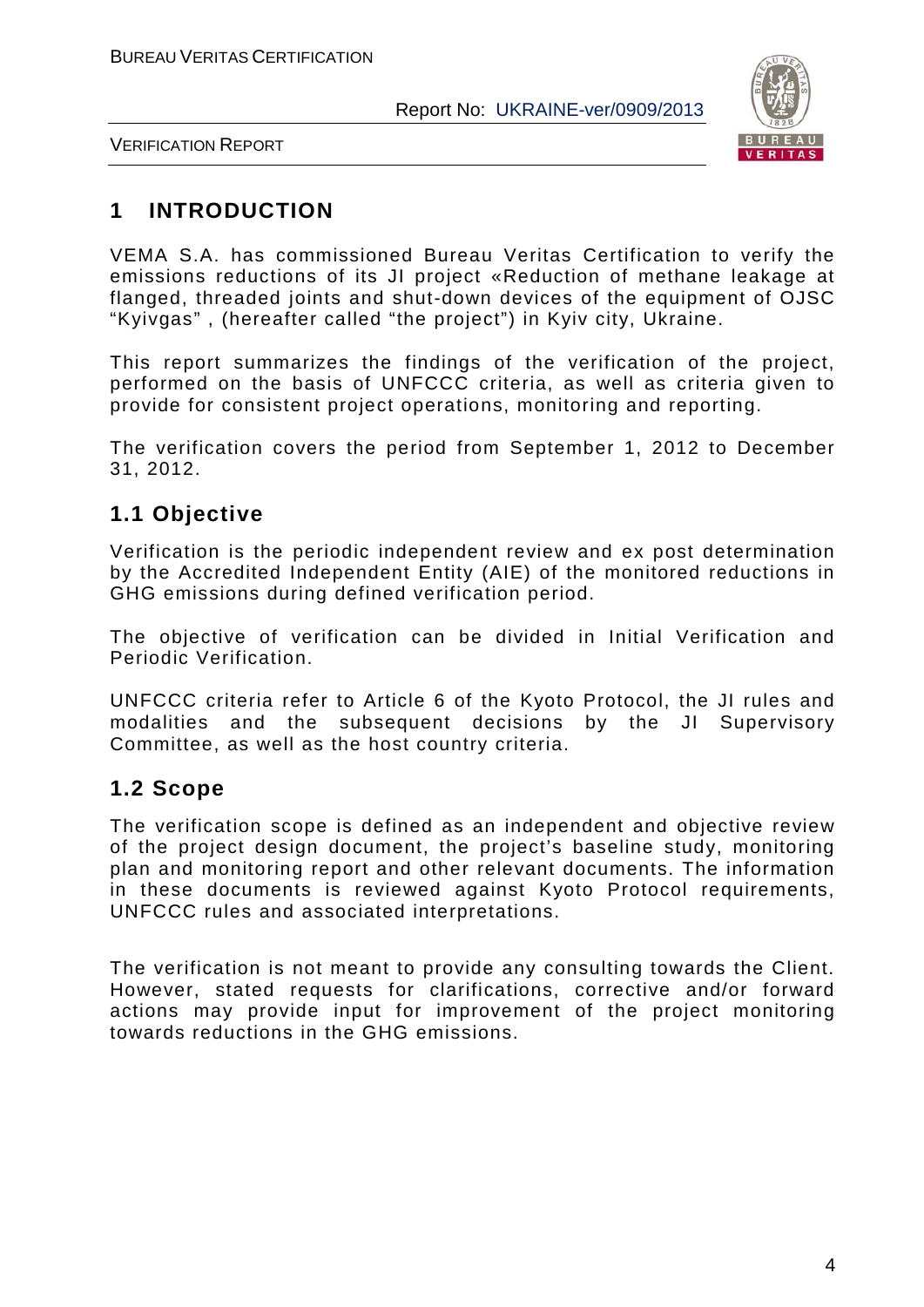

VERIFICATION REPORT

#### **1.3 Verification Team**

The verification team consists of the following personnel:

K. Zinevych Bureau Veritas Certification, Team Leader, Climate Change Verifier

O. Kuzmenko Bureau Veritas Certification , Team member, Technical Specialist

This verification report was reviewed by:

I. Sokolov

Bureau Veritas Certification, Internal Technical Reviewer

V. Kobzar Bureau Veritas Certification,Technical Specialist

#### **2 METHODOLOGY**

The overall verification, from Contract Review to Verification Report & Opinion, was conducted using Bureau Veritas Certification internal procedures.

In order to ensure transparency, a verification protocol was customized for the project, according to the version 01 of the Joint Implementation Determination and Verification Manual, issued by the Joint Implementation Supervisory Committee at its 19<sup>th</sup> meeting on 04/12/2009. The protocol shows, in a transparent manner, criteria (requirements), means of verification and the results from verifying the identified criteria. The verification protocol serves the following purposes:

- It organizes, details and clarifies the requirements a JI project is expected to meet;
- It ensures a transparent verification process where the verifier will document how a particular requirement has been verified and the result of the verification.

The completed verification protocol is enclosed in Appendix A to this report.

#### **2.1 Review of Documents**

The Monitoring Report (MR) submitted by VEMA S.A. and additional background documents related to the project design and baseline, i.e.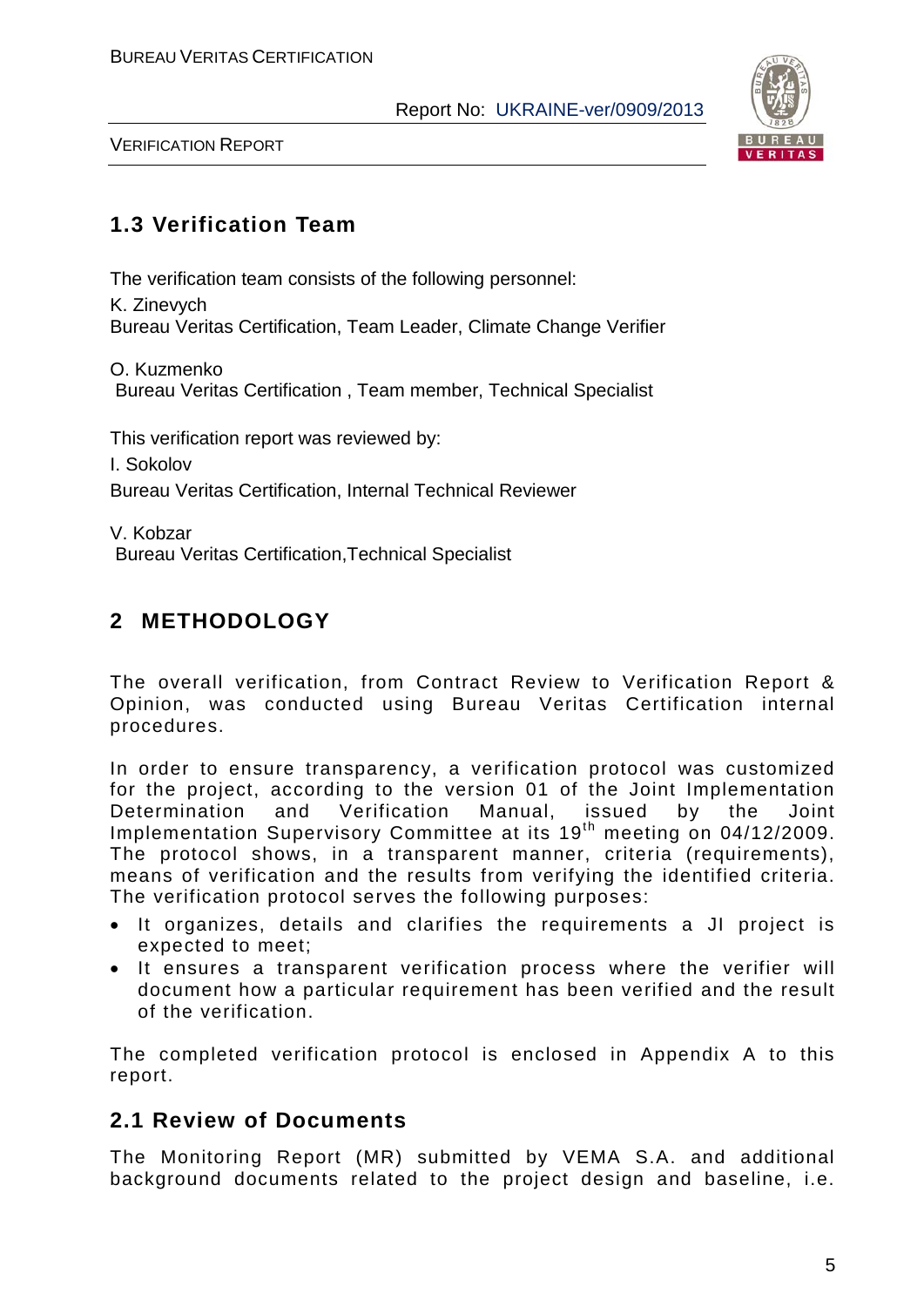

VERIFICATION REPORT

country Law, Project Design Document (PDD), Approved CDM methodology, Determination Report of the project issued by Bureau Veritas Certification Holding SAS No. UKRAINE/0125/2010 as of 08/07/2010, Guidance on criteria for baseline setting and monitoring, Host party criteria, the Kyoto Protocol, Clarifications on Verification Requirements to be Checked by an Accredited Independent Entity were reviewed.

The verification findings presented in this report relate to the Monitoring Report for the period from 01/09/2012 to 31/12/2012, version 01 as of January 10, 2013, and version 02 as of February 08, 2013, and the project as described in the determined PDD.

#### **2.2 Follow-up Interviews**

On 05/02/2013 Bureau Veritas Certification verification team performed on-site interviews with project stakeholders to confirm selected information and to resolve issues identified in the document review. Representatives of PJSC "Kyivgas" and VEMA S.A. were interviewed (see References). The main topics of the interviews are summarized in Table 1.

| Interviewed<br>organization | <b>Interview topics</b>                                                                                                                                                                                                                                                     |
|-----------------------------|-----------------------------------------------------------------------------------------------------------------------------------------------------------------------------------------------------------------------------------------------------------------------------|
| PJSC "Kyivgas"              | $\triangleright$ Organizational structure<br>Responsibilities and authorities<br>$\triangleright$ Personnel training<br>Quality control procedures and technology<br>Equipment use (records)<br>Metering equipment control<br>Metering record keeping system, database<br>➤ |
| Consultant:<br>VEMA S.A.    | Baseline methodology<br>Monitoring plan<br>Monitoring report<br>Deviations from the PDD                                                                                                                                                                                     |

#### **Table 1 Interview topics**

#### **2.3 Resolution of Clarification, Corrective and Forward Action Requests**

The objective of this phase of the verification is to raise the requests for corrective actions and clarification, and any other outstanding issues that needed to be clarified for Bureau Veritas Certification positive conclusion on the GHG emission reduction calculation.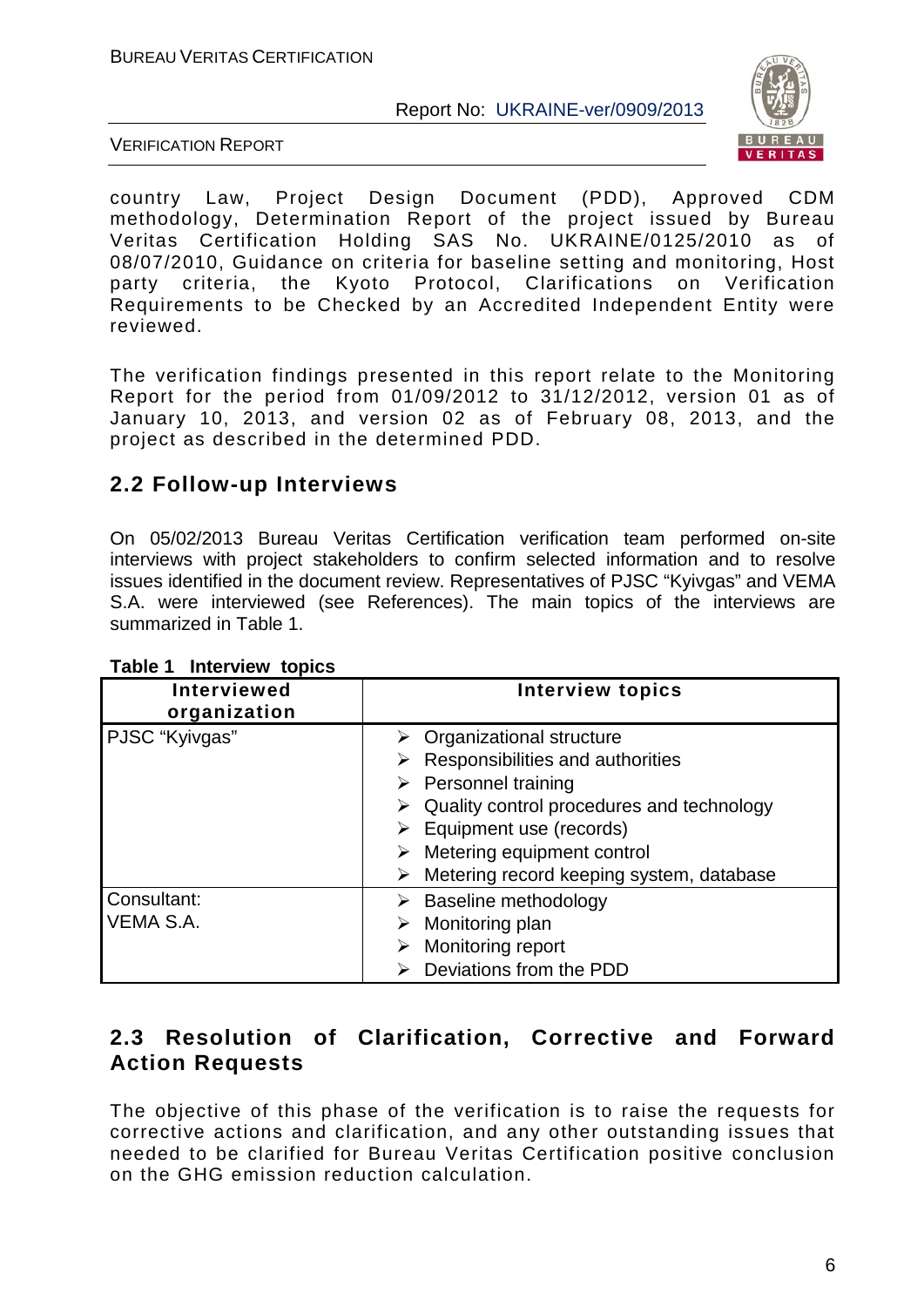

VERIFICATION REPORT

If the Verification Team, in assessing the monitoring report and supporting documents, identifies issues that need to be corrected, clarified or improved with regard to the monitoring requirements, it should raise these issues and inform the project participants of these issues in the form of:

(а) Corrective action request (CAR), requesting the project participants to correct a mistake that is not in accordance with the monitoring plan;

(b) Clarification request (CL), requesting the project participants to provide additional information for the Verification Team to assess compliance with the monitoring plan;

(c) Forward action request (FAR), informing the project participants of an issue, relating to the monitoring that needs to be reviewed during the next verification period.

The Verification Team will make an objective assessment as to whether the actions taken by the project participants, if any, satisfactorily resolve the issues raised, if any, and should conclude its findings of the verification.

To guarantee the transparency of the verification process, the concerns raised are documented in more detail in the verification protocol in Appendix A.

#### **3 VERIFICATION CONCLUSIONS**

In the following sections, the conclusions of the verification are stated.

The findings from the desk review of the original monitoring documents and the findings from interviews during the follow up visit are described in the Verification Protocol in Appendix A.

The Clarification, Corrective and Forward Action Requests are stated, where applicable, in the following sections and are further documented in the Verification Protocol in Appendix A. The verification of the Project resulted in 3 Corrective Action Requests, and 2Clarification Requests.

The number between brackets at the end of each section corresponds to the DVM paragraph.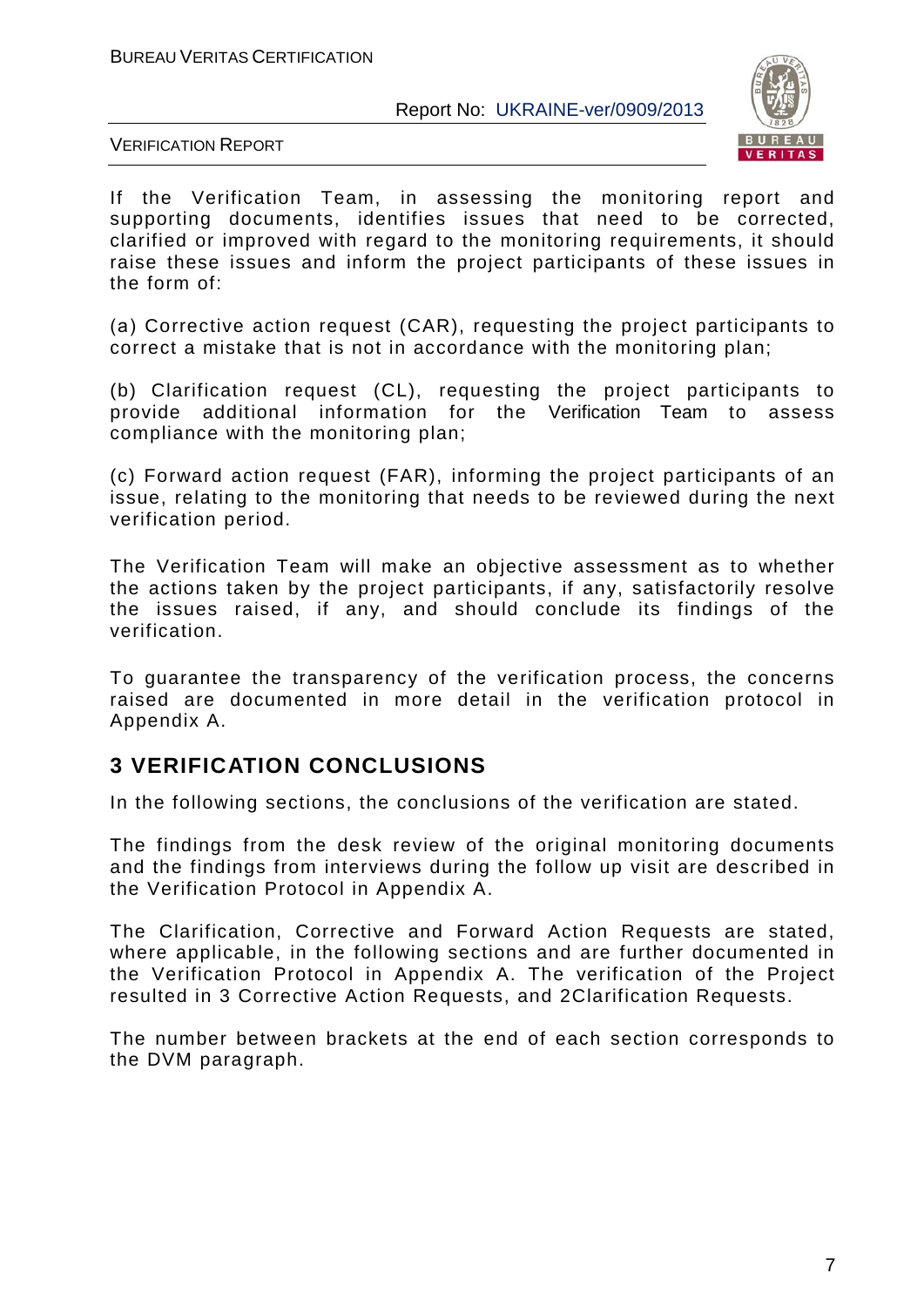

VERIFICATION REPORT

#### **3.1 Remaining issues and FARs from previous verifications** There are no CLs or FARs remaining from previous verifications.

#### **3.2 Project approval by Parties involved (90-91)**

The project obtained approval by the Host party (Ukraine) on 28/07/2010 (Letter of Approval #1121/23/7 issued by the National Environmental Investment Agency of Ukraine as of 28/07/2010) and written project approval by the party – buyer of emission reductions units (Switzerland) (Letter of Approval # J294-0463 issued by the Federal Office for the Environment (FOEN) of Switzerland dated 23/07/2010).

The abovementioned written approvals are unconditional.

The identified areas of concern as to the project implementation, project participants responses and Bureau Veritas Certification's conclusions are provided in Appendix A to this report (refer to CAR 01).

#### **3.3 Project implementation (92-93)**

PJSC "Kyivgas" is the company providing natural gas transportation and supply to industrial and domestic consumers as well as to population in the city of Kyiv.

The structure of current gas transport rates regulated by the government does not consider depreciation and investment needs of gas distribution enterprises, which does not ensure receipt of funds for performance of necessary repairs and modernization of gas networks, purchase of appropriate engineering equipment and components, and also results in an increase of natural gas leakage at PJSC "Kyivgas" facilities.

Application of JI project mechanisms provided by the Kyoto Protocol was planned before the beginning of implementation of this project.

Project activities include reduction of methane leakage which is the result of faulty sealing of ground and underground fittings implemented at switch mechanisms (bolts, cocks, valves), flange and threaded joints of PJSC "Kyivgas" gas pipelines in a quantity of 60 613 pieces. Types and quantity of fittings are given in PDD version 03 and Table 2 of this report:

#### **Table 2 Number of pieces of fittings involved in the Project by types**

| No. | Type of device (type of joint)                               | <b>Quantity of</b><br>devices,<br>DCS. |
|-----|--------------------------------------------------------------|----------------------------------------|
|     | Shut-down devices in gas wells- block valves (flanged joint) | 6 4 4 7                                |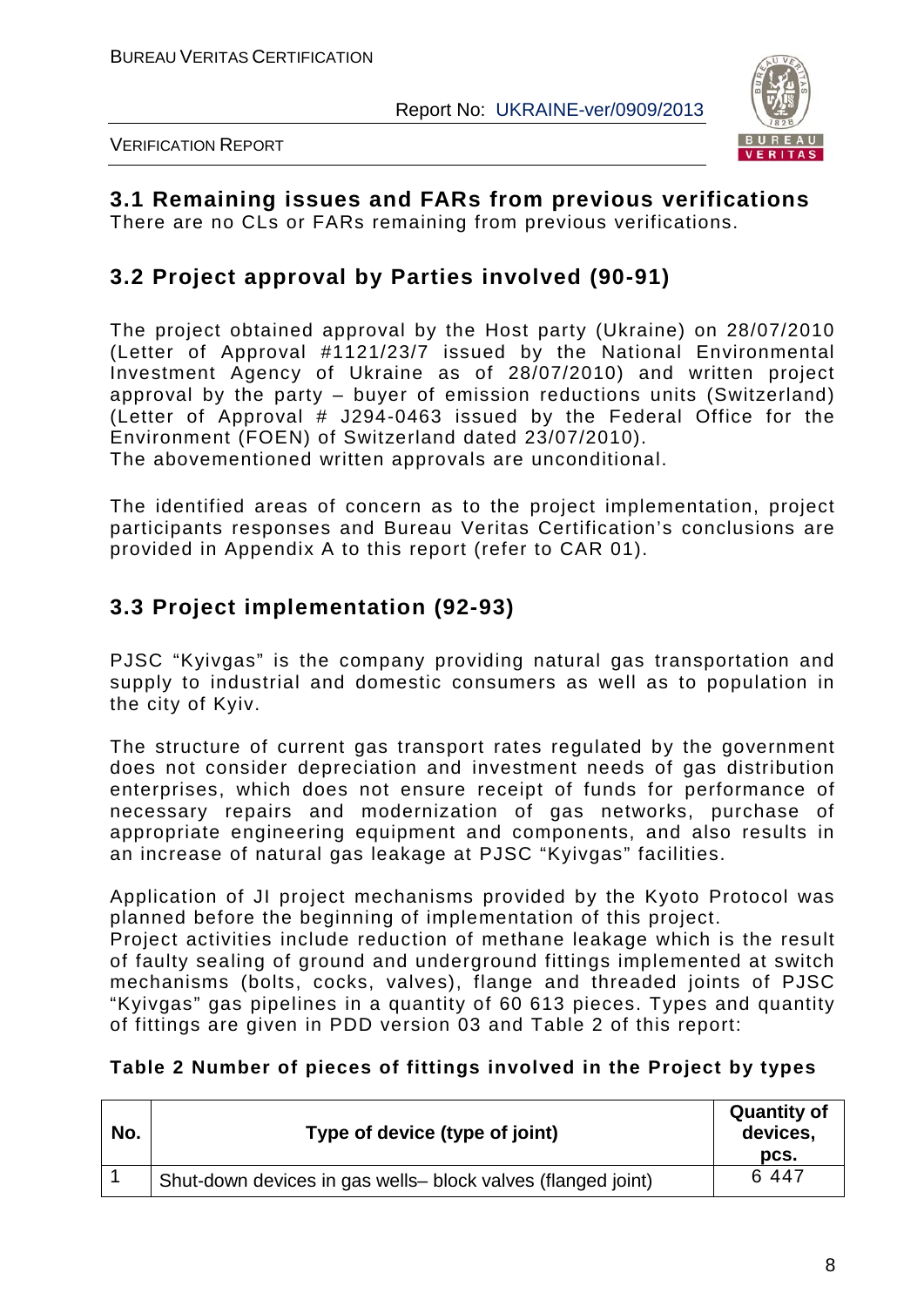

VERIFICATION REPORT

| -2             | Ground shut-down devices - block valves (flanged joint)                            | 10 451  |
|----------------|------------------------------------------------------------------------------------|---------|
| 3              | Electrical insulating flanges (flanged joint)                                      | 22 120  |
| $\overline{4}$ | Underground shut-down devices of well-less plant - block valves<br>(flanged joint) | 3 7 3 9 |
| 5              | Ground shut-down devices - cocks (threaded joint)                                  | 17 856  |
| <b>Total</b>   |                                                                                    | 60 613  |

Within the scope of the project modern compacting materials are used for repair of equipment, for the purpose of methane leaks elimination, replacing service and repair practice based on rubberized asbestos fabric and rubber gaskets, and compacting padding made of cotton fibre with fat soakage and asbestos graphite filler. This practice does not provide a long-term effect, which leads to additional methane leaks. In addition to reduction of methane leaks, the project activity will lead to a reduction of technical leaks of natural gas (and thus, to a decrease of financial costs), and will contribute to an improvement of environmental situation, to reduction of the risk of accidents, especially for in-house gas pressure regulators and overground gas pipelines.

The project activity includes:

- Implementation of purposeful examination and technical maintenance (PETM) of all switch mechanisms (bolts, cocks, valves), flange and threaded joints – a modern and most economically effective practice, which enables not only to detect leaking areas, but also to determine leakage volumes (i.e., potential volume of gas leakage reduction). This key information is required for substantiation of efficiency of repair works and priority choice of its objects, which is important under short financing for elimination of all leakage. This activity will include purchase and calibration of modern measuring equipment, appropriate training of employees, development of a monitoring map for each switch mechanism, flange and threaded joint of gas distribution network, with the list of all equipment components to be regularly examined, creation of a leakage data collection and storage system, and implementation of an internal audit and quality system for elimination and accounting of methane leaks.
- Detection and measurement of leakage: a leakage monitoring system at all switch mechanisms (bolts, cocks, valves), flange and threaded joints, including eliminated leakage (repaired components of equipment). Monitoring will be done on a regular basis (once per four days or once per week – depending on the type of equipment) by specially trained staff. Each component will be checked according to the monitoring map, and leakage detected will be duly marked with individual numbers; gas leakage volumes will be measured and registered in the database.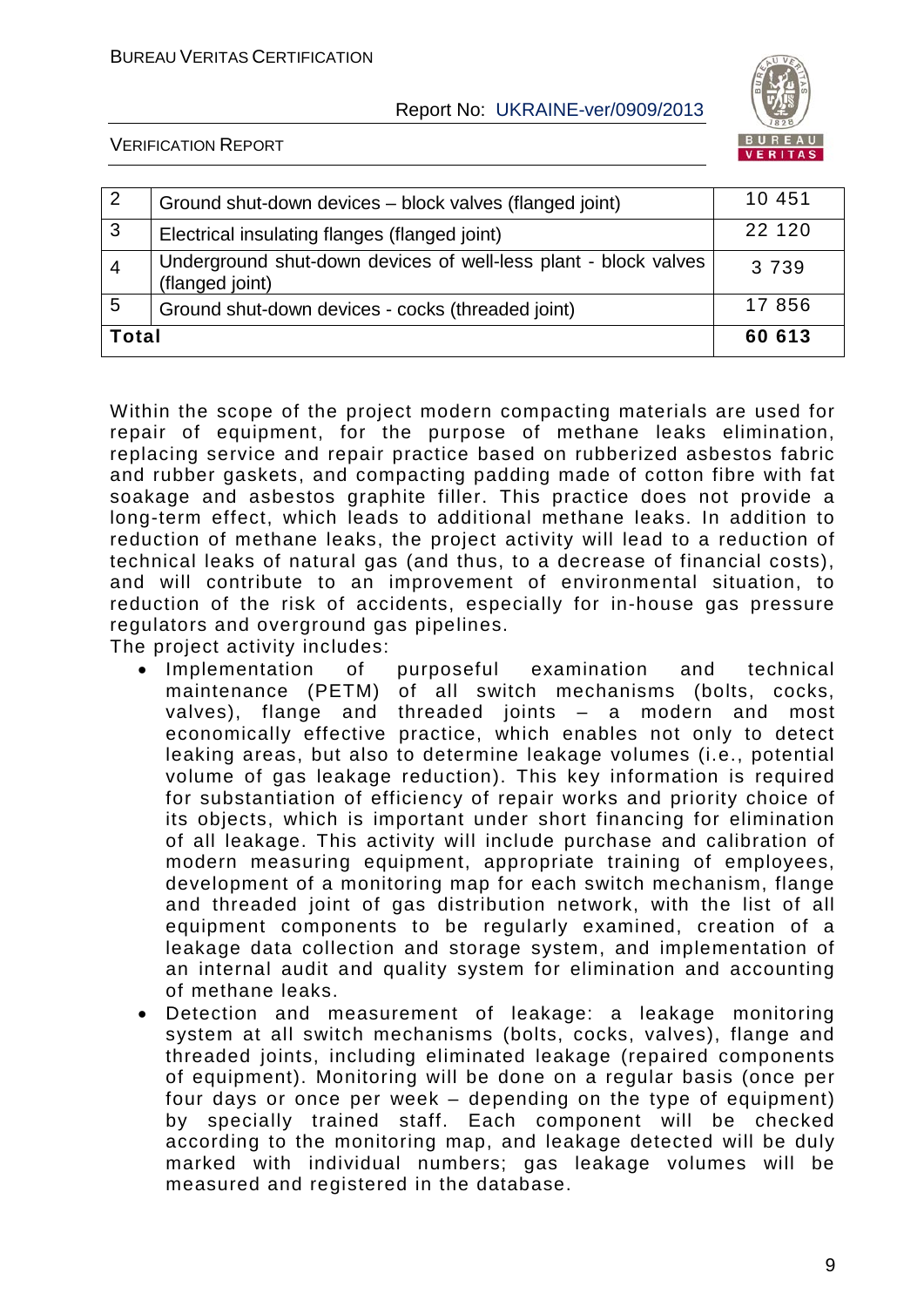

VERIFICATION REPORT

• Elimination of all leakage detected: repairs of leaking equipment under this project will vary from replacement of gaskets and wedge valves, use of new compactors or sealing materials, to capital repairs and replacement of the equipment. Repaired equipment components will be regularly checked as part of a standard monitoring program (see above) to make sure they have not become the source of leakage again.

During 2005 – 2009 each of 60 613 switch mechanisms (bolts, cocks, valves), flange and threaded joints of gas pipelines of PJSC "Kyivgas" were modernized or repaired.

The task of the current monitoring period (September 1, 2012 – December 31, 2012) is further accomplishment of purposeful examination and technical maintenance (PETM) of all switch mechanisms (bolts, cocks, valves), flange and threaded joints. Equipment components repaired in 2005-2009 are regularly checked during the current monitoring period as part of the standard monitoring program to make sure they have not become the source of leakage again.

Regular maintenance of equipment components according to the Monitoring Plan, provided in PDD version 03, is conducted once a year, technical maintenance - once per six months.

The measured volumes of methane leakage from repaired PJSC "Kiyivgas" pipelines equipment do not exceed the volumes of leakage, which were measured after the first repair of the equipment.

The project was in operation throughout the monitoring period - from 01/09/2012 to 31/12/2012.

#### **3.4 Compliance of the monitoring plan with the monitoring methodology (94-98)**

The monitoring occurred in accordance with the monitoring plan included in the PDD regarding which the determination has been deemed final and is so listed on the UNFCCC JI website.

To calculate the emission reductions such key factors as speed of leakage for each leakage found, gas temperature and pressure, volume of a container, concentration of methane in a sample, time in which the methane concentration of in the container reaches a certain level, experience in implementing measures envisaged by the project, the current practice that exists in Ukraine in this area, financial costs and the availability of expertise, legislation affecting the baseline emissions and the activity level of the project and the emissions as well as risks associated with the project were taken into account, as appropriate.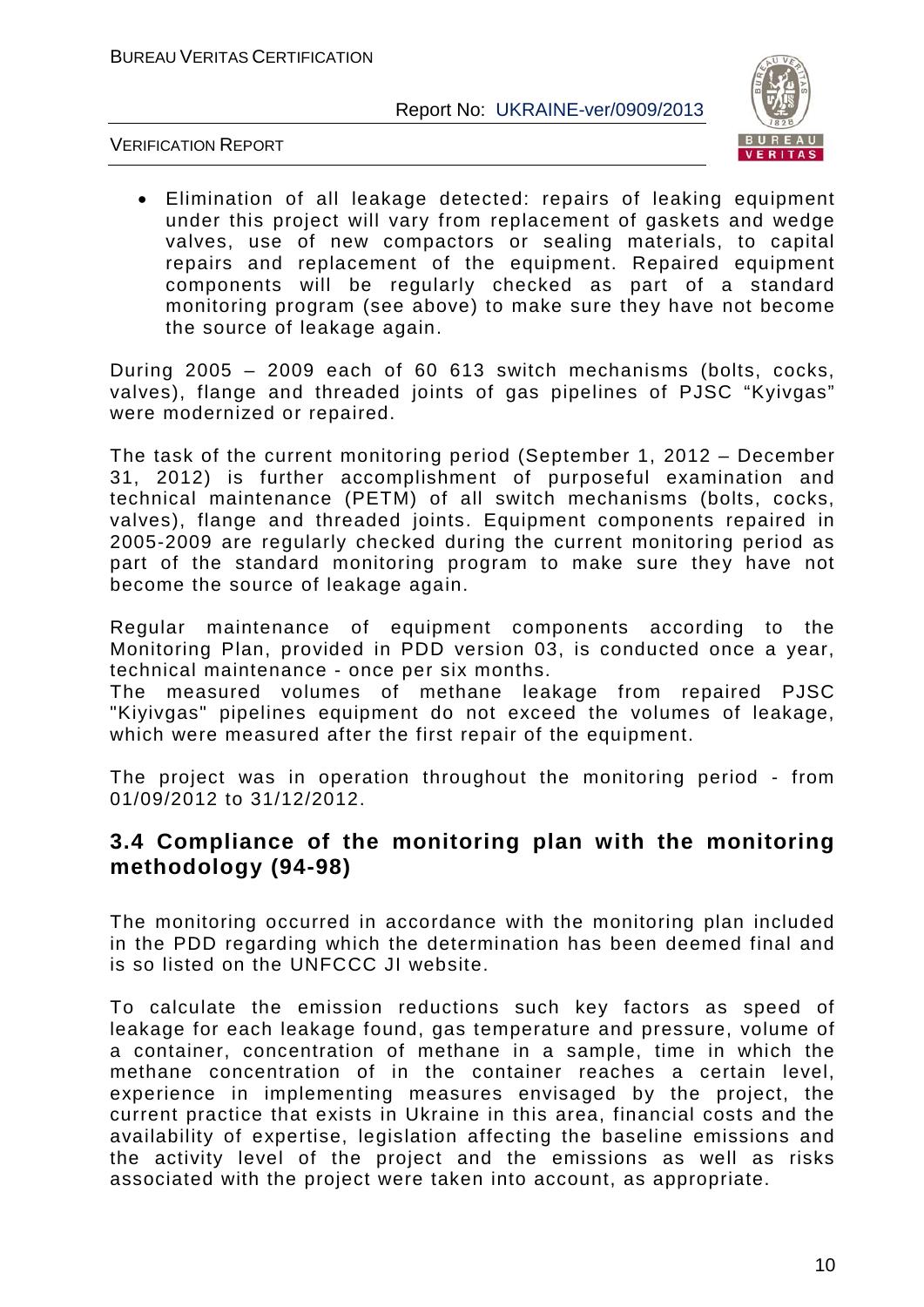

VERIFICATION REPORT

Data sources used for calculating emission reductions, such as calibrated measuring equipment – EX-TEC® SR5 gas analyzer, SOS pr-2b-2 stopwatch, mercury-in-glass thermometer of TL-4 type, D-59N-100-1/0 6 kPa pressure gauge, information from equipment manufacturers and IPCC are clearly identified, reliable and transparent.

Emission factors, including default emission factors, are selected by carefully balancing accuracy and reasonableness, and appropriately justified of the choice.

The calculation of emission reductions is based on conservative assumptions and the most plausible scenarios in a transparent manner. Monitoring periods per component of the project are clearly specified in the monitoring report and do not overlap with those for which verifications were already deemed final in the past.

Identified problem areas as to the compliance of monitoring plan with monitoring methodology, project participants responses and Bureau Veritas Certification's conclusions are provided in Appendix A to this report (see CAR 02, CAR 03).

#### **3.5 Revision of monitoring plan (99-100)**

Not applicable.

#### **3.6 Data management (101)**

The data and their sources, provided in the monitoring report, are clearly identified, reliable and transparent.

The implementation of data collection procedures is in accordance with the PDD monitoring plan, including the quality control and quality assurance procedures.

The function of the monitoring equipment, including its calibration status, is in order.

According to current legislation "On metrology and metrological activity", all measuring equipment in Ukraine must meet the specified requirements of relevant standards and is subject to a periodic verification. Calibration of measuring devices is conducted in accordance with national standards.

The evidence and records used for the monitoring are maintained in a traceable manner.

The data collection and management system for the project is in accordance with the PDD and the monitoring plan and consists of three parts:

1) Measurements of methane leakage value before the rehabilitation (pressurization) of the facility;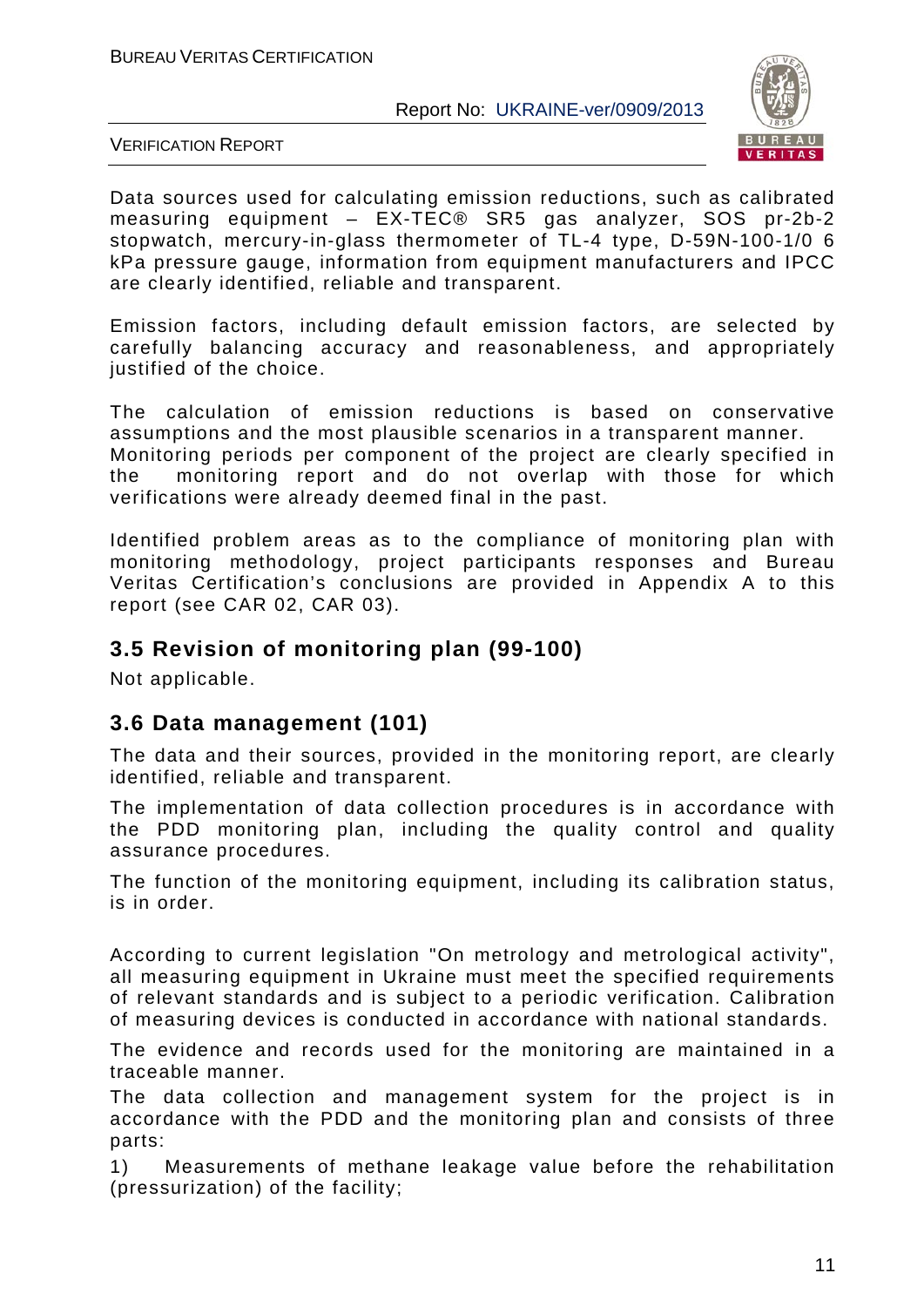

VERIFICATION REPORT

2) Measurements of methane leakage value after the rehabilitation (pressurization) of the facility;

3) Archiving and processing of obtained results.

To measure leakage volume of natural gas it was decided to use the method based on the Calibrated Bag Technology described in the approved baseline methodology AM0023 "Leak reduction from natural gas pipeline compressor or gate stations". One of the problems incurred by using this method is complicated accounting of the volume of the fittings where measurements are done, and the initial air volume when determining the volume of gas coming in the bag.

To solve these problems a special installation was made on the basis of plastic container of known volume (0.87  $\textsf{m}^{3}$ ), package, plastic hose and pressure gauge.

In order to ensure successful implementation of the project and the credibility and verifiability of the emission reductions achieved, the project must have a well-organized management system.

According to distribution of duties between the project parties the organization of monitoring measurements of methane leaks in flanged, threaded joints and shut-down devices of the PJSC "Kyivgas" equipment is undertaken by VEMA S.A. For this purpose VEMA S.A. concludes corresponding contracts with other companies on carrying out such monitoring measurements. Thus, direct monitoring measurements are made by the personnel of these companies, but at presence and under control of PJSC "Kyivgas" and VEMA S.A. representatives. When carrying out monitoring measurements the parties of the project co-ordinate the activity through a working team specially created at PJSC "Kyivgas". Data of monitoring measurements of leakage are fixed and transferred to participants of the project in the electronic form for further processing, calculations and storage.

Coordination of work of all departments and services of PJSC "Kyivgas" concerning project implementation is done by specially created Working team. Renewed structure of Working team is approved by the order № 394 from 14/08/2012 of the Executive Chairman of the Board of PJSC "Kyivgas" Ovcharuk S.S. The structure of Working team is shown on the Picture 1.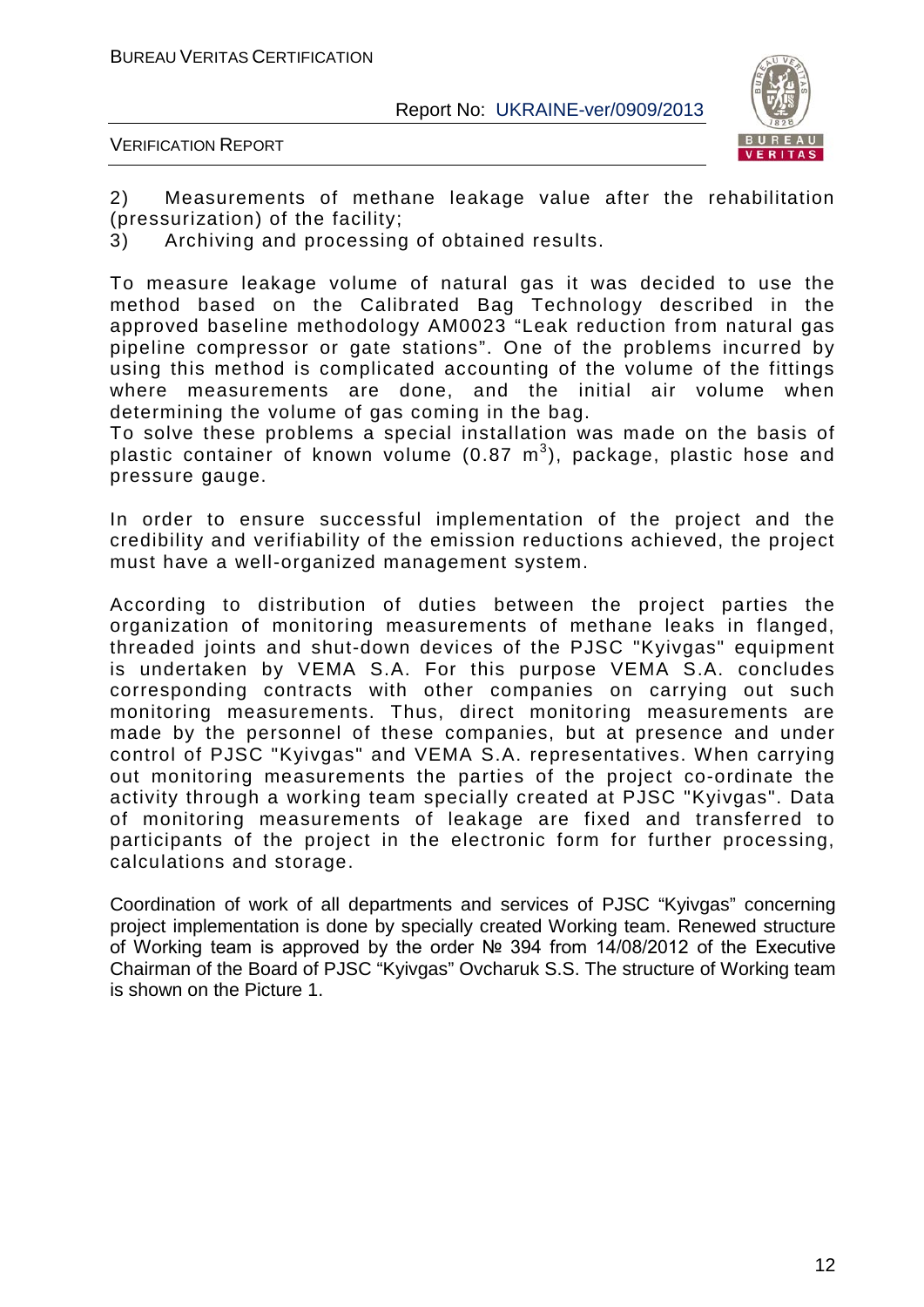

VERIFICATION REPORT



**Figure 1 Structure of the Working Team**

Head of working team Struk O.V. is responsible for general management of the project and coordination of all actions of the parties, determines plan of measures under the Project and scope of resources required. Yuryev D.O. coordinates collection of all information provided for by monitoring plan, and makes all necessary calculations. Archiving of all received information in the result of measurements and settlements is done under guidance of Moshinec D.M. Technical maintenance of the Project is carried out by Zavgorodniy V.V. Legal support of the Project is carried out by Krishtof P.S. and Shmagalov O.V.

Regular maintenance (once a year) and technical maintenance (once a half year) of flanged, threaded joints and shut-down devices, according to the distribution of duties between the project parties, are carried out by PJSC "Kyivgas".

All the necessary information on monitoring of GHG emissions is stored in paper and/or electronic form until the end of the crediting period and for two years after the last transaction on emission reduction units.

The Monitoring Report version 02 provides sufficient information about the intended role, responsibilities and authorities for implementing and maintaining monitoring procedures, including data management. Verification Team confirms the effectiveness of existing management system and operating system and considers them suitable for reliable monitoring of the project.

The identified areas of concern as to data managment, project participants responses and Bureau Veritas Certification's conclusions are described in Appendix A to this report (refer to CL 01, CL 02).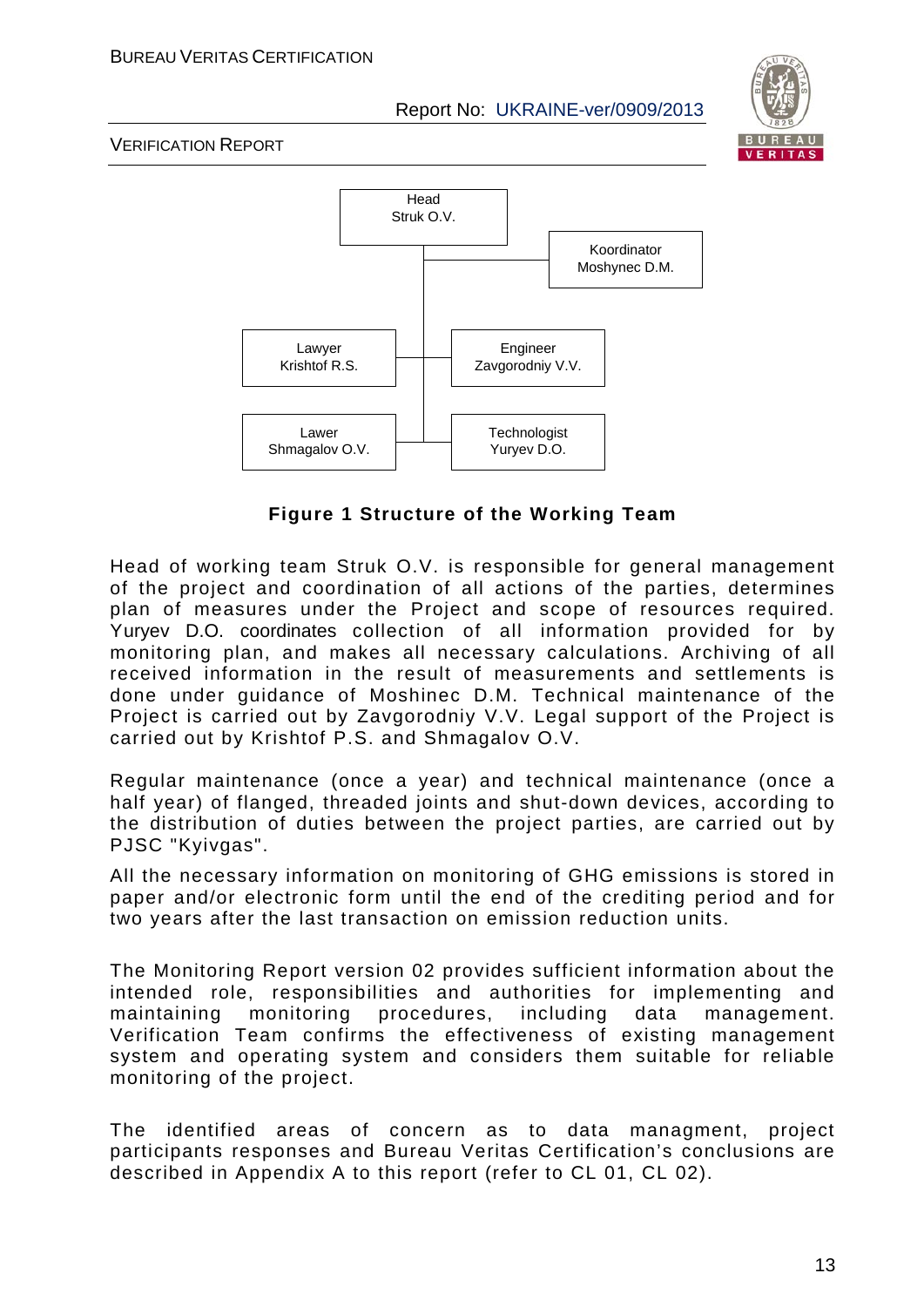



#### **3.7 Verification regarding programmes of activities (102-110)**

Not applicable.

#### **4 VERIFICATION OPINION**

Bureau Veritas Certification has performed the  $8<sup>th</sup>$  periodic verification of the project "Reduction of methane leakage at flanged, threaded joints and shut-down devices of the equipment of OJSC "Kyivgas" Equipment" for the period of September 1, 2012 – December 31, 2012, which applies JI specific approach. The verification was performed on the basis of UNFCCC criteria and host country criteria and also on the criteria given to provide for consistent project operations, monitoring and reporting.

The verification consisted of the following three phases: i) desk review of the monitoring report against the project design and the baseline and monitoring plan; ii) follow-up interviews with project stakeholders; iii) resolution of outstanding issues and the issuance of the final verification report and opinion.

PJSC "Kyivgas" management is responsible for the preparation of data which serve as the basis for estimation of GHG emission reductions. CEP VEMA S.A. provides PJSC "Kyivgas" with consultative support in the issues relating to organization of data collection and is responsible for developing the monitoring report based on the Project Monitoring Plan included in the final PDD version 03.

Bureau Veritas Certification verified the Project Monitoring Report version 02 for the reporting period  $01/09/2012 - 31/12/2012$  as indicated below. Bureau Veritas Certification confirms that the project is implemented as per determined changes. Installed equipment being essential for generating emission reduction runs reliably and is calibrated appropriately. The monitoring system is in place and the project is generating GHG emission reductions.

Emission reductions achieved by the project for the period from 01/09/2012 to 31/12/2012 do not differ significantly from the amount predicted for the same period in the determined PDD. Emission reductions predicted in the determined PDD version 03 and actual emission reductions stated in the MR version 02 are provided in Table 3 of this report.

**Table 3 Emission reductions predicted in the determined PDD version 03 and actual emission reductions stated in the MR version 02**

| <b>Period</b> | <b>Estimated</b><br><b>reductions</b><br>determined PDD in tonnes of Monitoring report in tonnes of<br>$CO2$ eq | <b>GHG</b><br>stated | in | emission   Ex-post<br>the $ $ reductions<br>$CO2$ eq | <b>GHG</b><br>stated | <u>in</u> | emission<br>the |
|---------------|-----------------------------------------------------------------------------------------------------------------|----------------------|----|------------------------------------------------------|----------------------|-----------|-----------------|
|               |                                                                                                                 |                      |    |                                                      |                      |           |                 |
| 101/09/2012   |                                                                                                                 | 375 663              |    |                                                      | 375 503              |           |                 |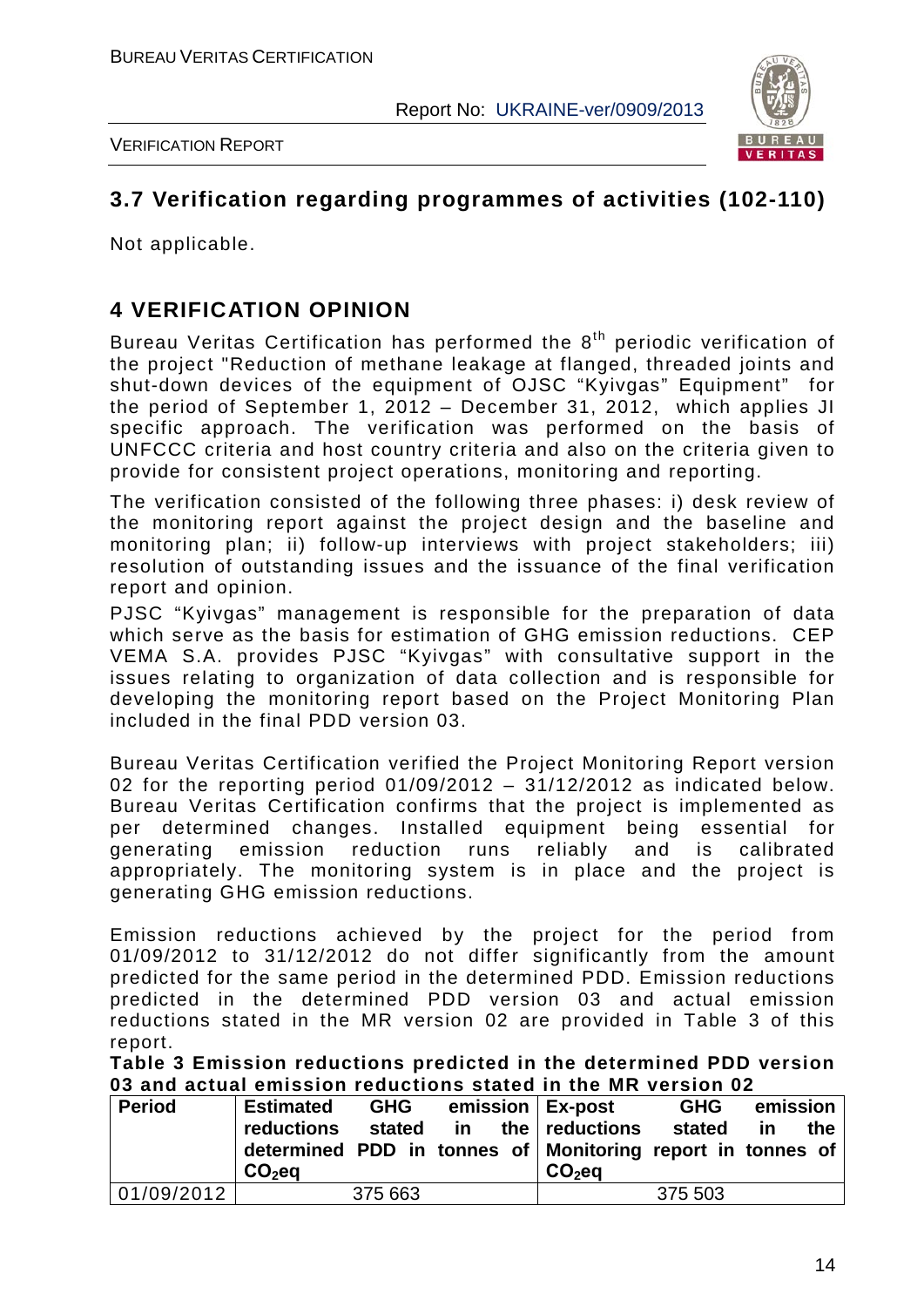

VERIFICATION REPORT

| -                     |  |
|-----------------------|--|
| 31/12/2012<br>12/ZU1Z |  |

This difference in the emission reductions under the project "Reduction of methane leakage at flanged, threaded joints and shut-down devices of the equipment of OJSC "Kyivgas" Equipment" in 01/09/2012 – 31/12/2012 in the determined PDD and the MR is explained by the fact that accurate conservative values were available during MR development but at the PDD development stage assumptions were made in relation to monitoring period. The quantity of emission reductions for the period from 01/09/2012 to 31/12/2012 that was provided in the determined PDD was identified by dividing the total annual amount of emission reductions by 12 (12 months) and multiplying by 4 (4 months).

Bureau Veritas Certification can confirm that the GHG emission reduction is accurately calculated without material errors, omissions, or misstatements. Our opinion relates to the project's GHG emissions and resulting GHG emissions reductions reported and related to the approved project baseline and monitoring, and its associated documents. Based on the information we have seen and evaluated, we confirm, with a reasonable level of assurance, the following statement:

Reporting period: from 01/09/2012 to 31/12/2012

| Baseline emissions             | : 399 129 | tonnes of CO <sub>2</sub> equivalent. |
|--------------------------------|-----------|---------------------------------------|
| Project emissions              | 23 626    | tonnes of CO <sub>2</sub> equivalent. |
| Emission Reductions: : 375 503 |           | tonnes of CO <sub>2</sub> equivalent. |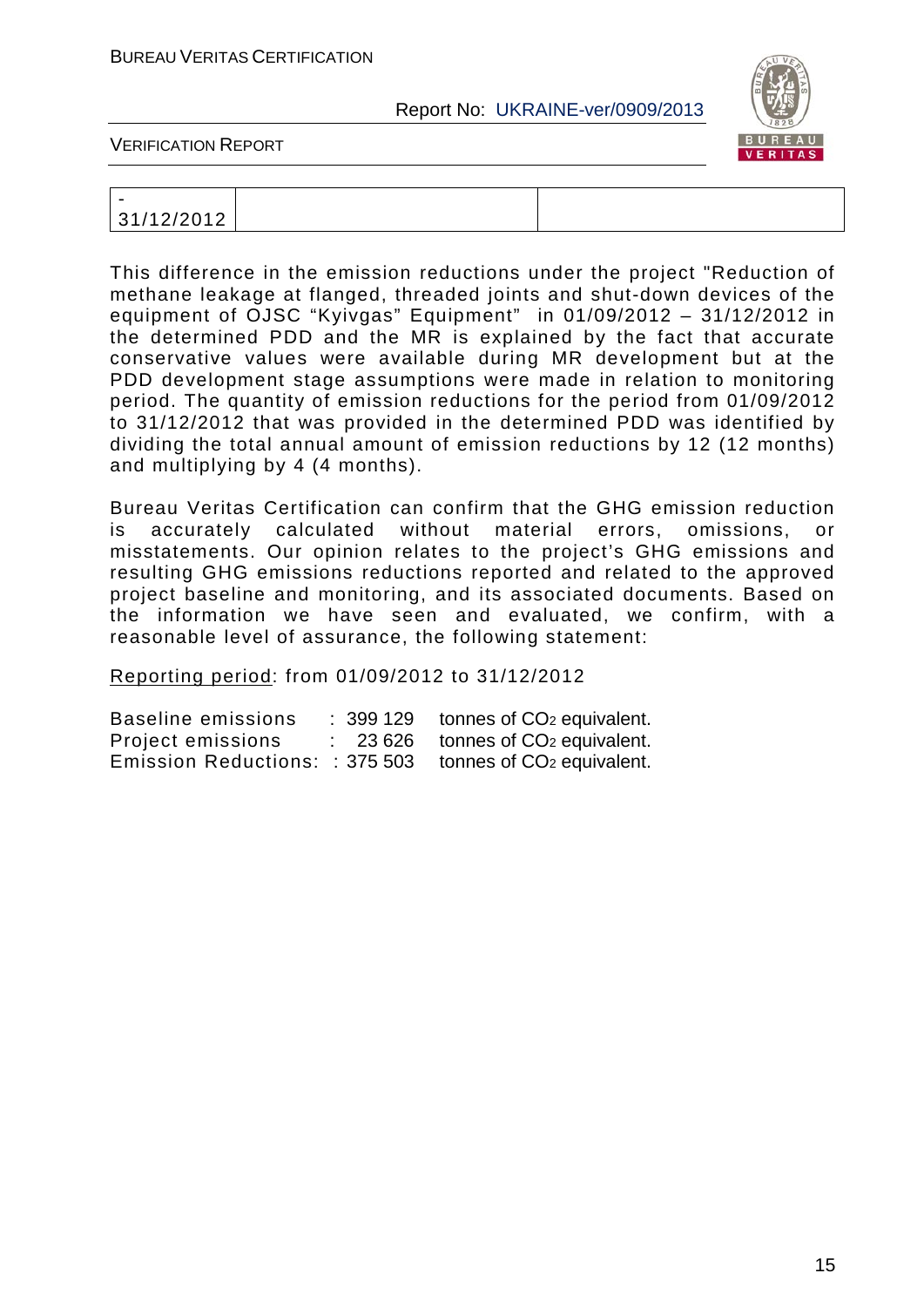

VERIFICATION REPORT

#### **5 REFERENCES**

#### **Category 1 Documents:**

Documents provided by the project participants that relate directly to the GHG components of the project.

|                | PDD of the JI project «Reduction of methane leakage at flanged,                         |
|----------------|-----------------------------------------------------------------------------------------|
| /1/            | threaded joints and shut-down devices of the equipment of OJSC                          |
|                | "Kyivgas", version 03, as of July 7, 2010                                               |
|                | Monitoring Report of the JI project «Reduction of methane leakage at                    |
| /2/            | flanged, threaded joints and shut-down devices of the equipment of                      |
|                | OJSC "Kyivgas", dated 01/09/2012 - 31/12/2012, version 01, as of                        |
|                | January 10, 2013                                                                        |
|                | Monitoring Report of the JI project "Reduction of methane leakage at                    |
| /3/            | flanged, threaded joints and shut-down devices of the equipment of                      |
|                | OJSC "Kyivgas" equipment", dated 01/09/2012 - 31/12/2012, version                       |
|                | 02, as of February 08, 2013                                                             |
|                | Appendix A. The summary calculations of GHG emission reduction at flanged,              |
| $\frac{14}{1}$ | threaded joints and shut-down devices of PJSC "Kyivgas" equipment for 4                 |
|                | months (from the 1 <sup>st</sup> of September to the 31 <sup>st</sup> of December) 2012 |
|                | Determination Report of the JI project «Reduction of methane leakage                    |
| /5/            | at flanged, threaded joints and shut-down devices of the equipment                      |
|                | of OJSC "Kyivgas" of Bureau Veritas Certification Holding SAS No.                       |
|                | UKRAINE/0125/2010, dated July 8, 2010                                                   |
| /6/            | Letter of Approval issued by the National Environmental Investment                      |
|                | Agency of Ukraine № 1121/23/7 dated 28/07/2010                                          |
| /7/            | Letter of Approval issued by the Swiss Federal Office for the                           |
|                | Environment (FOEN) J294-0463 as of July, 23 2010                                        |

#### **Category 2 Documents:**

Background documents related to the design and/or methodologies employed in the design or other reference documents.

| /1/            | Preliminary investment agreement relating to the JI project                    |  |  |  |
|----------------|--------------------------------------------------------------------------------|--|--|--|
| $\frac{12}{1}$ | Register of shut-down devices, flanged and threaded joints, where the          |  |  |  |
|                | measurements of emissions were conducted                                       |  |  |  |
| /3/            | Program of baseline study of flanged, threaded joints and shut-down devices of |  |  |  |
|                | PJSC "Kyivgas" equipment, elaborated by VEMA S.A.                              |  |  |  |
| /4/            | State Metrological Certificate No. 08/0301 dated 01/07.2011 (EX-TEX® SR5       |  |  |  |
|                | gas analyzer, No. 041111002306,27/05/2009)                                     |  |  |  |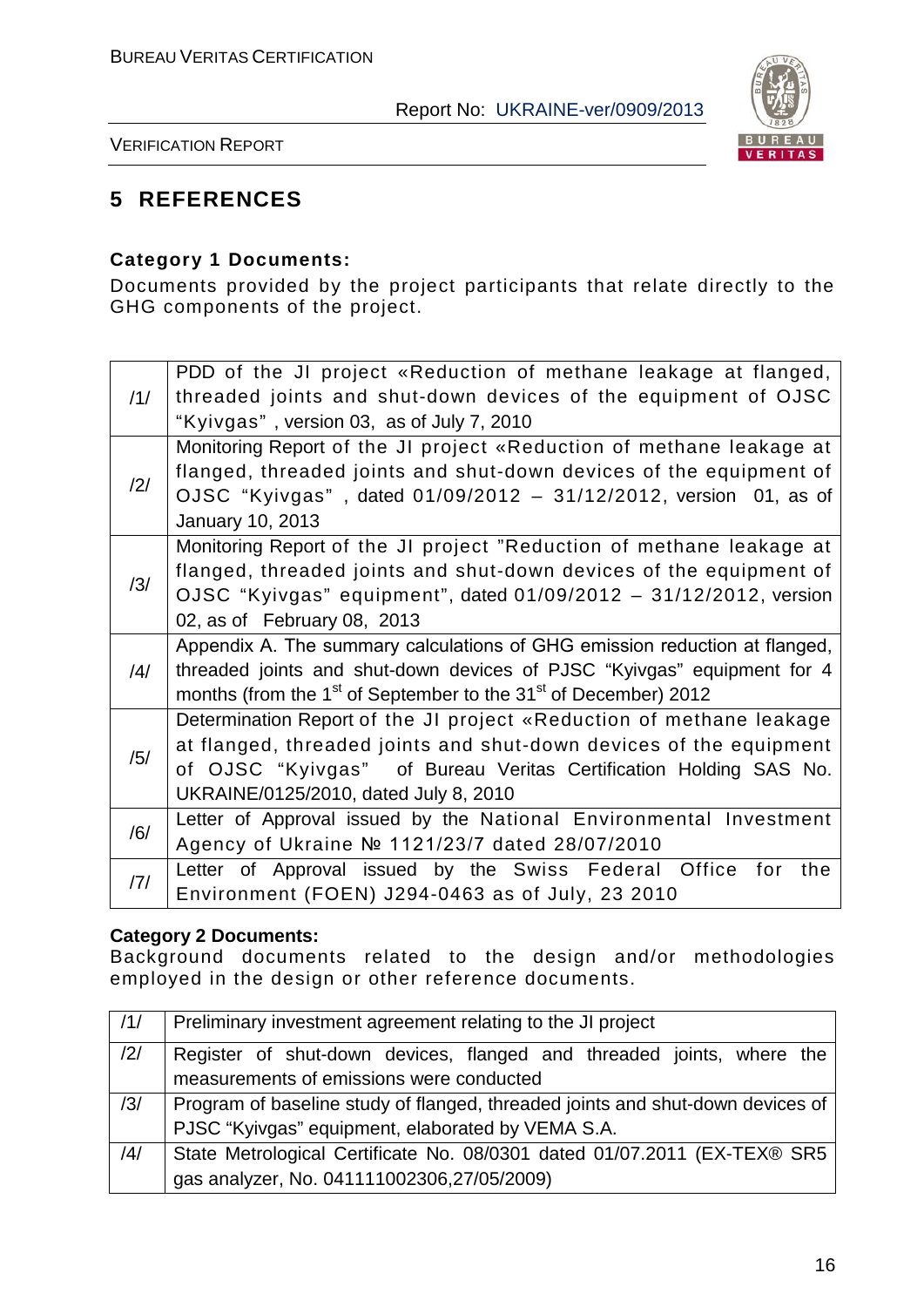

#### VERIFICATION REPORT

| /5/  | Photos of methane leaks measurements taken with the help of EX-TEX® SR5                                                                                                                                                                                            |
|------|--------------------------------------------------------------------------------------------------------------------------------------------------------------------------------------------------------------------------------------------------------------------|
|      | gas analyzer for the period of $01/09/2012 - 31/12/2012$                                                                                                                                                                                                           |
| /6/  | Photos of equipment installed under the project                                                                                                                                                                                                                    |
| /7/  | Passport of EX-TEX <sup>®</sup> SR5 portable gas analyzer                                                                                                                                                                                                          |
| /8/  | User manual 9P2.832.012 RE (barometers and domestic barometers)                                                                                                                                                                                                    |
| /9/  | Passport of D-59N-100-1.0 6 kPa manometer                                                                                                                                                                                                                          |
| /10/ | Passport of SOS pr-2b-2 stopwatch                                                                                                                                                                                                                                  |
| /11/ | Calibration certificate of the working measuring instrument No. 81127/10 (EX-<br>TEC <sup>®</sup> SR5) dated 12/07/2012                                                                                                                                            |
| /12/ | Calibration certificate of the working measuring instrument No. 81127/8 (EX-<br>TEC <sup>®</sup> SR5) dated 12/07/2012                                                                                                                                             |
| /13/ | Order on changes to the line-up of the working team for implementation of the<br>projects aimed at reduction of anthropogenic greenhouse gas emissions dated<br>August 14, 2012, PJSC "Kyivgas"                                                                    |
| /14/ | Contracts No.1, No.2, No.3, No.4, No.5 on provision of services of monitoring<br>measurements of natural gas leakage at flanged, threaded joints and<br>shut-down devices of PJSC "Kyivgas" pipelines between "Carbon<br>Emission Partnership" LLC and individuals |
| /15/ | Contract Nº 06/11 on provision of services between "Carbon Emission<br>Partnership" LLC and VEMA S.A. dated 05/04/2011                                                                                                                                             |
| /16/ | Records of field measurements of natural gas leakage volumes at flanged,<br>threaded joints and shut-down devices of PJSC "Kyivgas"<br>pipelines                                                                                                                   |

#### **Persons interviewed:**

List persons interviewed during the verification or persons that contributed with other information that are not included in the documents listed above.

|     | <b>Name</b>     | Organization   | <b>Position</b>                                                                                          |
|-----|-----------------|----------------|----------------------------------------------------------------------------------------------------------|
| /1/ | Struk O.V.      | PJSC "Kyivgas" | Chief<br>Engineer,<br>Working<br>Team<br>Leader                                                          |
| 2   | Krishtofor R.S. | PJSC "Kyivgas" | Head of the department of the legal<br>support of contracting<br>work<br>department of the legal support |
| /3/ | Moshenets D.M.  | PJSC "Kyivgas" | Chief of Technical Supervision and<br>operational<br>acceptance facilities<br>supply                     |
| /4/ | Yuryev D.O.     | PJSC "Kyivgas" | Chief Engineer branch operation of<br>gas networks                                                       |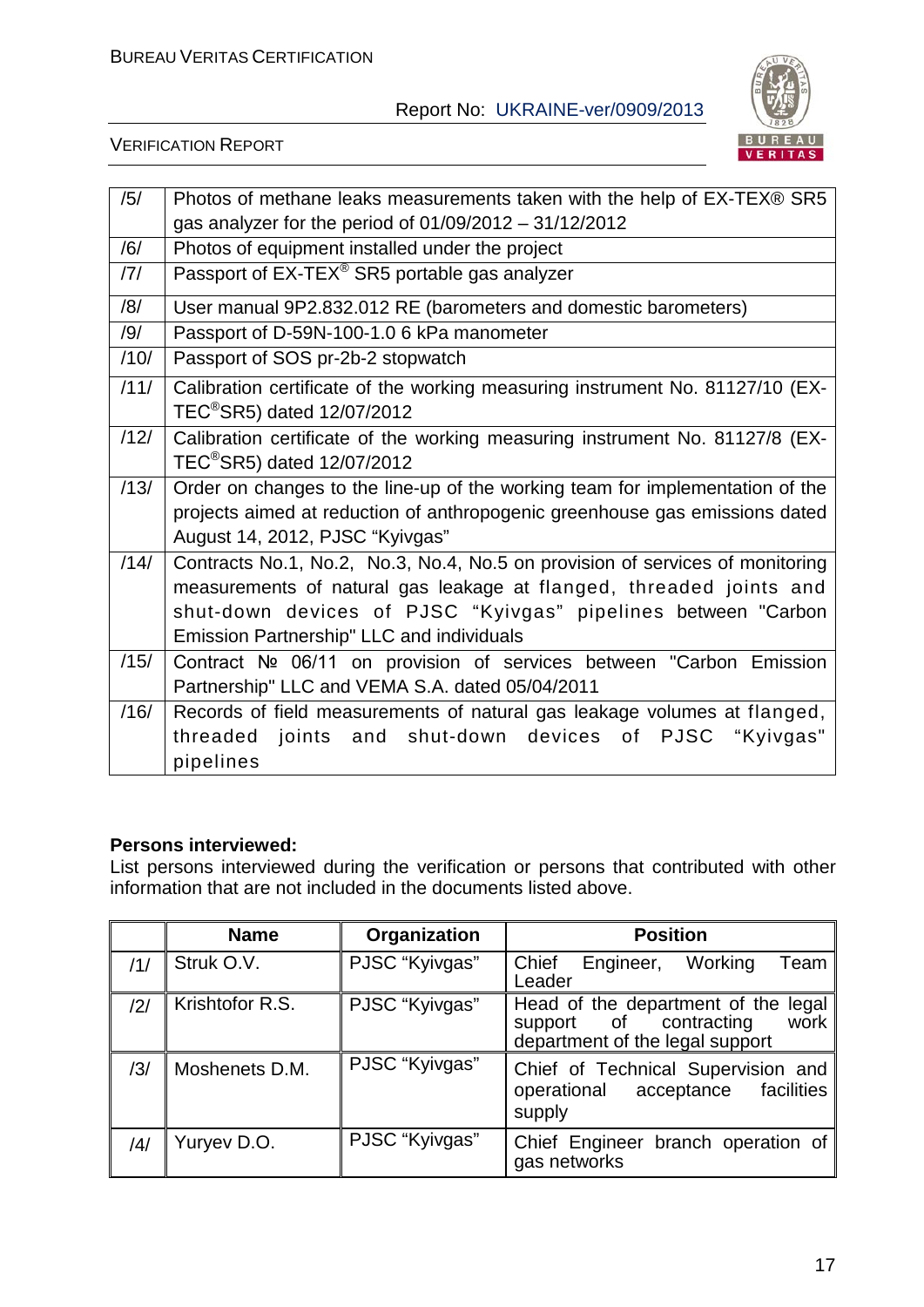

| /5/ | Zavhorodniy V.V. | PJSC "Kyivgas" | Technical<br>Senior<br>engineer of                                                                                                 |
|-----|------------------|----------------|------------------------------------------------------------------------------------------------------------------------------------|
|     |                  |                | Supervision and<br>operational                                                                                                     |
|     |                  |                | acceptance facilities supply                                                                                                       |
| /6/ | Shmagalov O.V.   | PJSC "Kyivgas" | Senior<br>Legal Counsel<br>_of<br>the<br>department of the legal support of<br>contracting work department of the<br>legal support |
|     | Byelov E.V.      | "CEP" LLC      | Consultant of VEMA S.A.                                                                                                            |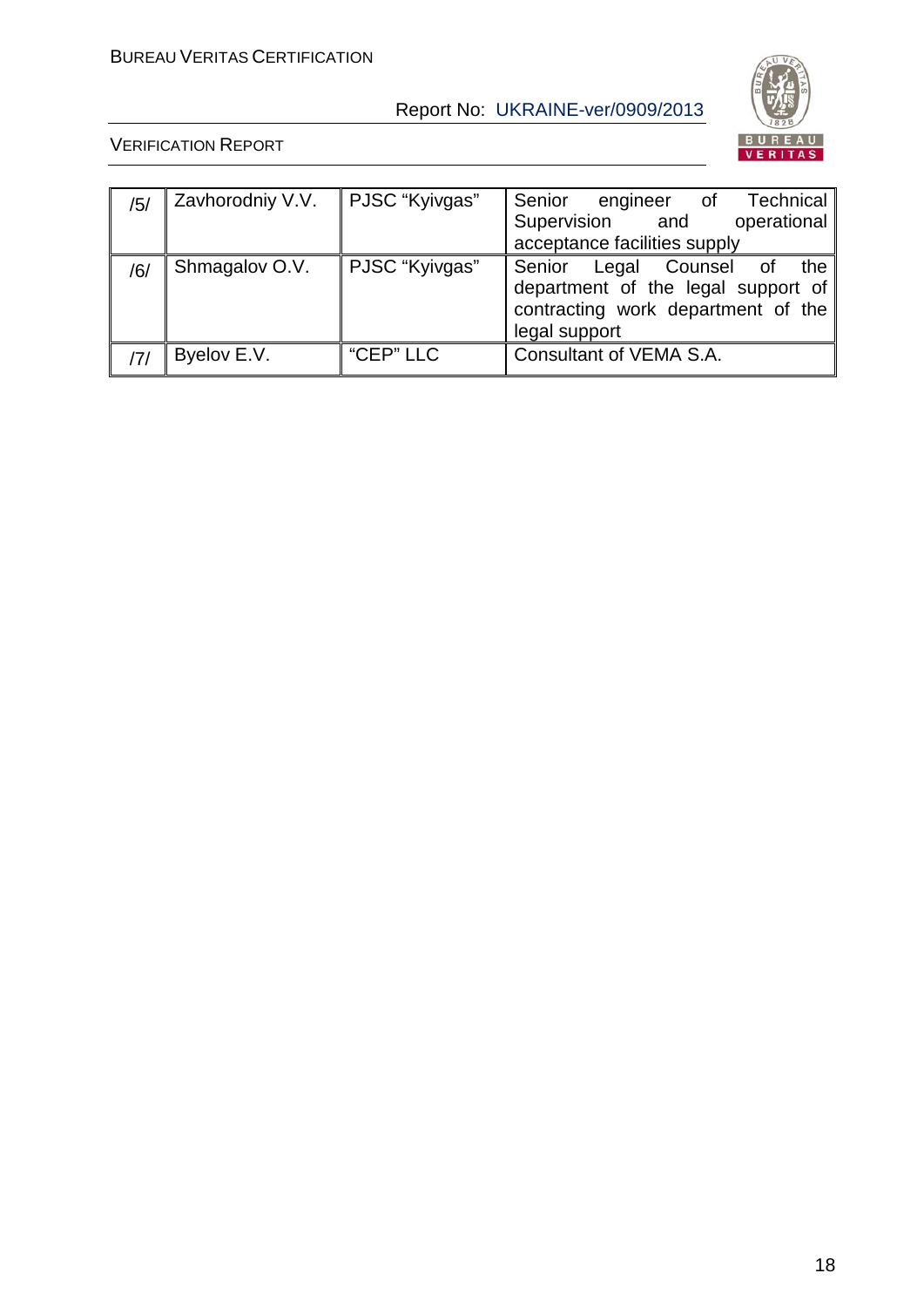

#### VERIFICATION REPORT

#### APPENDIX A: VERIFICATION PROTOCOL

#### **BUREAU VERITAS CERTIFICATION HOLDING SAS**

#### **JI PROJECT VERIFICATION PROTOCOL**

#### **Check list for verification, according to the JOINT IMPLEMENTATION DETERMINATION AND VERIFICATION MANUAL (Version 01)**

| <b>DVM</b><br>Paragrap<br>h | <b>Check Item</b>                                                                                                                                                                                                                                                              | Initial finding                                                                                                                                                                                                                                                                                                                                                                                 | <b>Draft</b><br><b>Conclusion</b> | <b>Final</b><br><b>Conclusion</b> |
|-----------------------------|--------------------------------------------------------------------------------------------------------------------------------------------------------------------------------------------------------------------------------------------------------------------------------|-------------------------------------------------------------------------------------------------------------------------------------------------------------------------------------------------------------------------------------------------------------------------------------------------------------------------------------------------------------------------------------------------|-----------------------------------|-----------------------------------|
|                             | <b>Project approvals by Parties involved</b>                                                                                                                                                                                                                                   |                                                                                                                                                                                                                                                                                                                                                                                                 |                                   |                                   |
| 90                          | Has the NFPs of at least one Party involved,<br>other than the host Party, issued a written<br>project approval when submitting the first<br>verification report to the secretariat for<br>publication in accordance with paragraph 38<br>of the JI guidelines, at the latest? | The project has been approved by both parties. The<br>Letters of Approval were presented to the verification<br>team.<br><b>CAR 01.</b> On the front page and in Sections A.1. and<br>Section A.2. of MR English version the name of the<br>project is incorrect in accordance with PDD and letters<br>of approval.                                                                             | <b>CAR 01</b>                     | OK                                |
| 91                          | Are all the written project approvals by<br>Parties involved unconditional?                                                                                                                                                                                                    | Yes, all the written project approvals by Parties<br>involved are unconditional.                                                                                                                                                                                                                                                                                                                | OK.                               | OK                                |
|                             | <b>Project implementation</b>                                                                                                                                                                                                                                                  |                                                                                                                                                                                                                                                                                                                                                                                                 |                                   |                                   |
| 92                          | Has the project been implemented in<br>accordance with the PDD regarding which<br>the determination has been deemed final<br>and is so listed on the UNFCCC JI website?                                                                                                        | Yes, the project has been implemented in accordance<br>with the PDD, which is listed on the UNFCCC JI<br>website.<br>Project activities include reduction of methane leakage<br>which is the result of faulty sealing of ground and<br>underground fittings implemented at the switch<br>mechanisms (bolts, cocks, valves), flange and<br>threaded joints of gas pipelines of PJSC "Kyivgas" in | OK.                               | <b>OK</b>                         |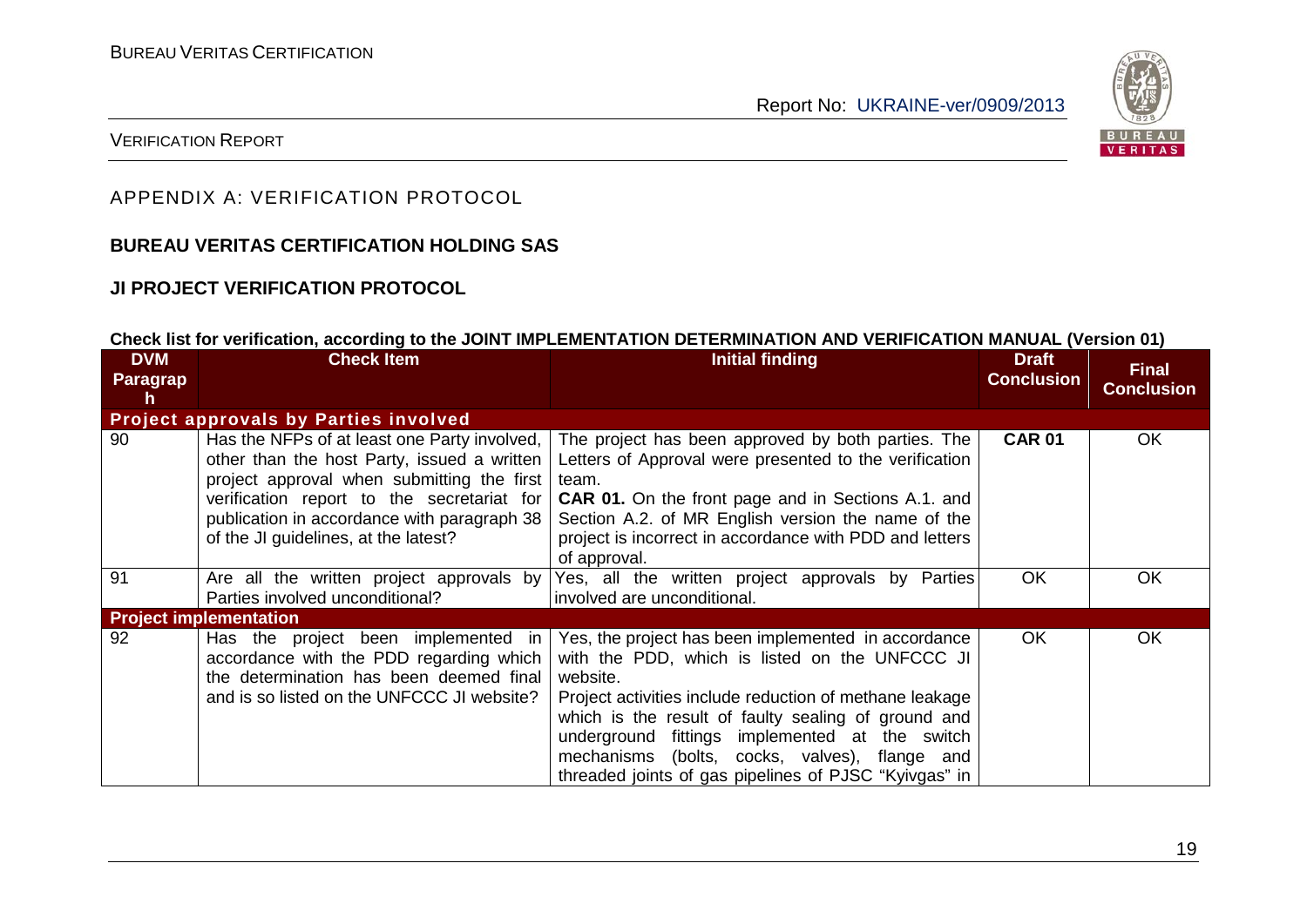

| <b>DVM</b><br><b>Paragrap</b><br>h. | <b>Check Item</b>                                                               | <b>Initial finding</b>                                                                                                                                                                                                                                                                                                                                                                                                                                                                                                                                                                                                                                                                                                                                                                                                                                                                                                                                                                                                                                                                                                                                       | <b>Draft</b><br><b>Conclusion</b> | <b>Final</b><br><b>Conclusion</b> |
|-------------------------------------|---------------------------------------------------------------------------------|--------------------------------------------------------------------------------------------------------------------------------------------------------------------------------------------------------------------------------------------------------------------------------------------------------------------------------------------------------------------------------------------------------------------------------------------------------------------------------------------------------------------------------------------------------------------------------------------------------------------------------------------------------------------------------------------------------------------------------------------------------------------------------------------------------------------------------------------------------------------------------------------------------------------------------------------------------------------------------------------------------------------------------------------------------------------------------------------------------------------------------------------------------------|-----------------------------------|-----------------------------------|
|                                     |                                                                                 | the amount of 60 613 pieces. Types and quantity of<br>fittings are given in the PDD version 03.<br>During 2005 - 2009 each of 60 613 switch<br>mechanisms (bolts, cocks, valves), flange and<br>threaded joints of gas pipelines of PJSC "Kyivgas"<br>were modernized or repaired.<br>The task of the monitoring period (September 2012 -<br>December 2012) is further accomplishment of<br>purposeful examination and technical maintenance<br>(PETM) of all switch mechanisms (bolts, cocks,<br>valves), flange and threaded joints. Equipment<br>components repaired in 2005-2009 are regularly<br>checked during current monitoring period as a part of<br>a standard monitoring program to make sure they<br>have not become the source of leakage again.<br>According to Monitoring Plan in PDD version 03 the<br>regular maintenance of the components is done once<br>per year, technical maintenance - once per half year.<br>The resulting measurement volumes of methane<br>leakage from repaired PJSC "Kiyivgas" pipelines<br>equipment do not exceed the volumes of leakage,<br>which were measured after the first repair of the<br>equipment. |                                   |                                   |
| 93                                  | What is the status of operation of the project<br>during the monitoring period? | The Project has been operational for the whole<br>monitoring period, which is $01/09/2012 - 31/12/2012$ .                                                                                                                                                                                                                                                                                                                                                                                                                                                                                                                                                                                                                                                                                                                                                                                                                                                                                                                                                                                                                                                    | <b>OK</b>                         | OK                                |
|                                     | <b>Compliance with monitoring plan</b>                                          |                                                                                                                                                                                                                                                                                                                                                                                                                                                                                                                                                                                                                                                                                                                                                                                                                                                                                                                                                                                                                                                                                                                                                              |                                   |                                   |
| 94                                  |                                                                                 | Did the monitoring occur in accordance with  Yes, the monitoring was carried out in accordance with                                                                                                                                                                                                                                                                                                                                                                                                                                                                                                                                                                                                                                                                                                                                                                                                                                                                                                                                                                                                                                                          | OK                                | OK                                |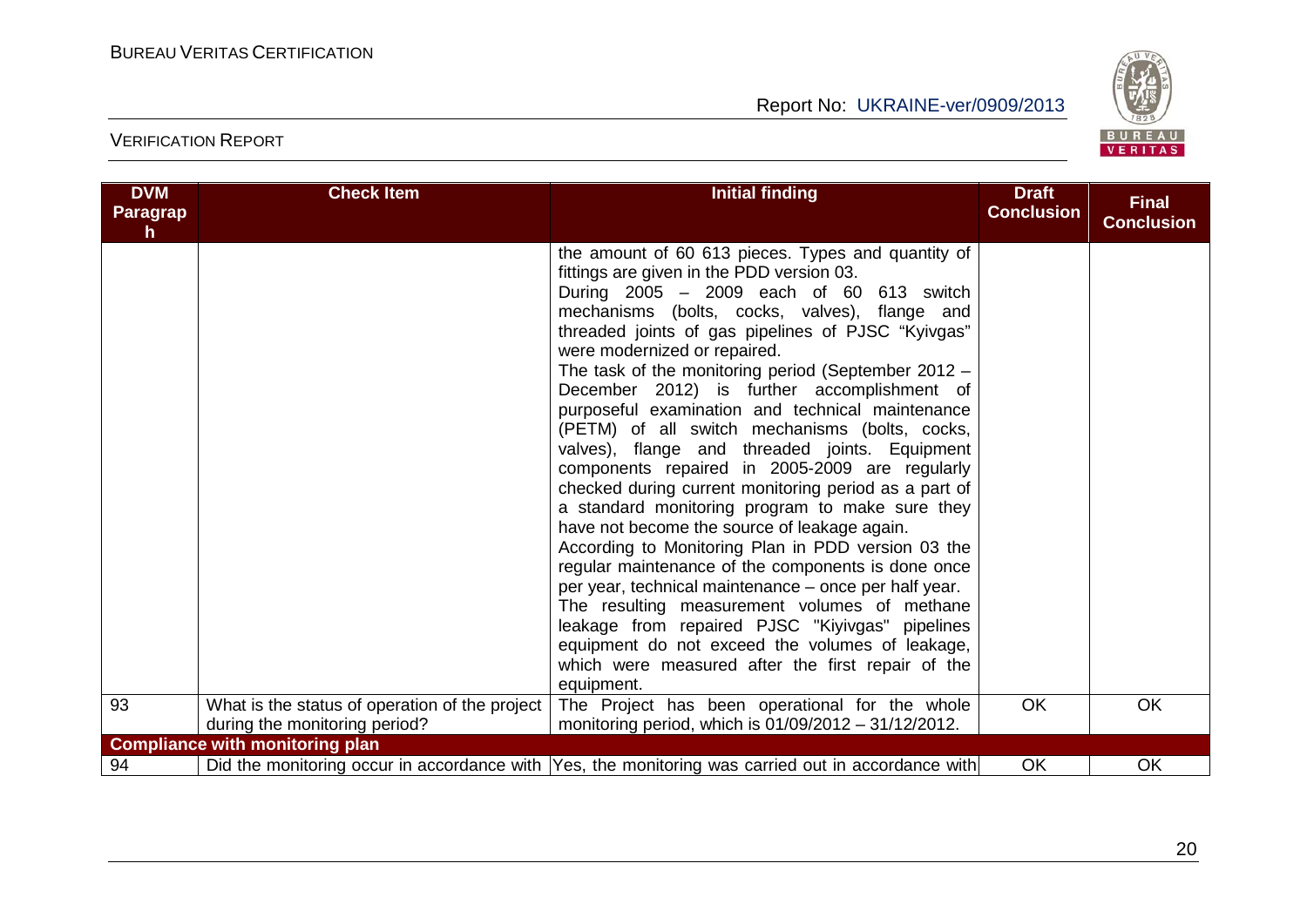

| <b>DVM</b><br><b>Paragrap</b><br>h. | <b>Check Item</b>                                                                                                                                                                                                                                                                                                                                                    | <b>Initial finding</b>                                                                                                                                                                                                                                                                                                                                                                                                                                                                                                                                                                                                                                                                                 | <b>Draft</b><br><b>Conclusion</b> | <b>Final</b><br><b>Conclusion</b> |
|-------------------------------------|----------------------------------------------------------------------------------------------------------------------------------------------------------------------------------------------------------------------------------------------------------------------------------------------------------------------------------------------------------------------|--------------------------------------------------------------------------------------------------------------------------------------------------------------------------------------------------------------------------------------------------------------------------------------------------------------------------------------------------------------------------------------------------------------------------------------------------------------------------------------------------------------------------------------------------------------------------------------------------------------------------------------------------------------------------------------------------------|-----------------------------------|-----------------------------------|
|                                     | deemed final and is so listed on the solisted on the UNFCCC JI website.<br><b>UNFCCC JI website?</b>                                                                                                                                                                                                                                                                 | the monitoring plan included in the PDD the monitoring plan included in the PDD regarding<br>regarding which the determination has been which the determination has been deemed final and is                                                                                                                                                                                                                                                                                                                                                                                                                                                                                                           |                                   |                                   |
| 95(a)                               | For calculating the emission reductions or<br>enhancements of net removals, were key<br>factors, e.g. those listed in 23 (b) (i)-(vii)<br>above, influencing the baseline emissions or<br>net removals and the activity level of the<br>project and the emissions or removals as<br>well as risks associated with the project<br>taken into account, as appropriate? | To calculate the emission reductions such key factors<br>as the rate of leakage for each leakage found, gas<br>temperature and pressure, volume of capacity, the<br>concentration of methane in the sample, the time for<br>which the concentration of methane in the volume<br>capacity reaches a certain level, experience in<br>implementing measures envisaged by the project, the<br>current practice that exists in Ukraine in this area,<br>financial costs and the availability of expertise,<br>legislation affecting the emissions in the baseline,<br>level of activity on the project and the project<br>emissions and risks associated with the project were<br>taken into consideration. | <b>OK</b>                         | OK                                |
| 95(b)                               | Are data sources used for calculating<br>emission reductions or enhancements of net<br>removals clearly identified, reliable and<br>transparent?                                                                                                                                                                                                                     | Yes, data sources used for calculating emission<br>reductions or enhancements of net removals are<br>clearly identified, reliable and transparent<br><b>CAR 02.</b> The version of used metholodgy is specified<br>inccorectly in Section A.5.1. of MR.<br><b>CAR 03.</b> In table 2 Section B.2.2. of MR specify that<br>parameter GWP <sub>CH4</sub> refers to methane.                                                                                                                                                                                                                                                                                                                              | <b>CAR 02</b><br><b>CAR 03</b>    | <b>OK</b><br><b>OK</b>            |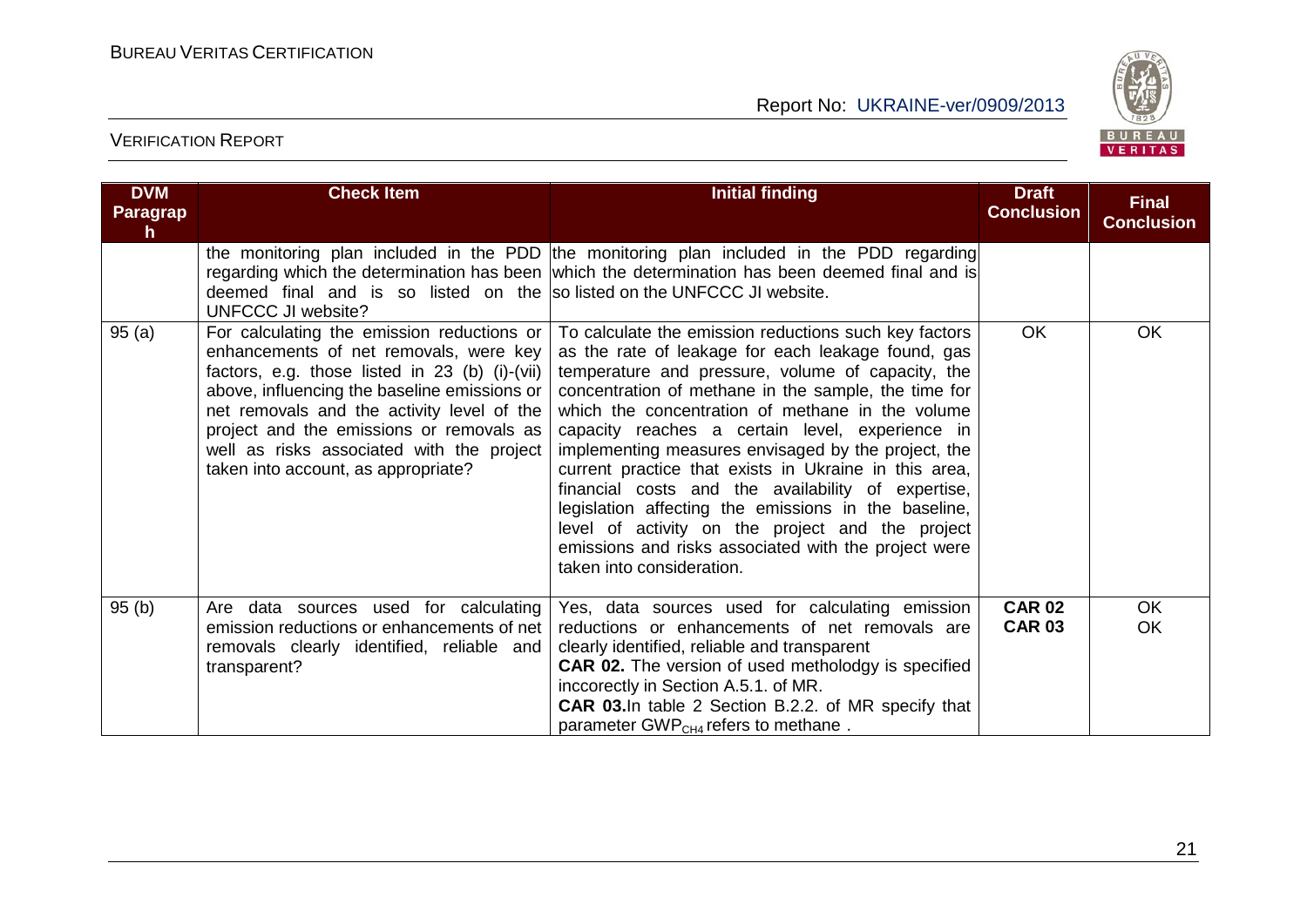

| <b>DVM</b><br><b>Paragrap</b><br>$\mathsf{h}$ | <b>Check Item</b>                                                                                                                                                                                                                                                                                                                         | <b>Initial finding</b>                                                                                                                                                                                                                                                                                                                                                               | <b>Draft</b><br><b>Conclusion</b> | <b>Final</b><br><b>Conclusion</b> |
|-----------------------------------------------|-------------------------------------------------------------------------------------------------------------------------------------------------------------------------------------------------------------------------------------------------------------------------------------------------------------------------------------------|--------------------------------------------------------------------------------------------------------------------------------------------------------------------------------------------------------------------------------------------------------------------------------------------------------------------------------------------------------------------------------------|-----------------------------------|-----------------------------------|
| 95(c)                                         | removals, selected by carefully balancing selected by carefully balancing<br>reasonableness,<br>and<br>accuracy<br>appropriately justified of the choice?                                                                                                                                                                                 | Are emission factors, including default Yes, emission factors, including default emission<br>emission factors, if used for calculating the factors, that are used for calculating the emission<br>emission reductions or enhancements of net reductions or enhancements of net removals, are<br>accuracy<br>and<br>and reasonableness, and appropriately justified of the<br>choice. | OK.                               | <b>OK</b>                         |
| 95(d)                                         | Is the calculation of emission reductions or<br>enhancements of net removals based on<br>conservative assumptions and the most<br>plausible scenarios in a transparent<br>manner?                                                                                                                                                         | The emission reductions calculation is based on<br>conservative assumptions and the most plausible<br>scenarios in a transparent manner.                                                                                                                                                                                                                                             | <b>OK</b>                         | <b>OK</b>                         |
|                                               | Applicable to JI SSC projects only                                                                                                                                                                                                                                                                                                        |                                                                                                                                                                                                                                                                                                                                                                                      |                                   |                                   |
| 96                                            | Is the relevant threshold to be classified as<br>JI SSC project not exceeded during the<br>monitoring period on an annual average<br>basis?<br>If the threshold is exceeded, is the<br>emission<br>reduction<br>level<br>maximum<br>estimated in the PDD for the JI SSC project<br>or the bundle for the monitoring period<br>determined? | N/a                                                                                                                                                                                                                                                                                                                                                                                  | N/a                               | N/a                               |
|                                               | Applicable to bundled JI SSC projects only                                                                                                                                                                                                                                                                                                |                                                                                                                                                                                                                                                                                                                                                                                      |                                   |                                   |
| 97(a)                                         | Has the composition of the bundle not $N/a$<br>changed from that is stated in F-JI-<br><b>SSCBUNDLE?</b>                                                                                                                                                                                                                                  |                                                                                                                                                                                                                                                                                                                                                                                      | N/a                               | N/a                               |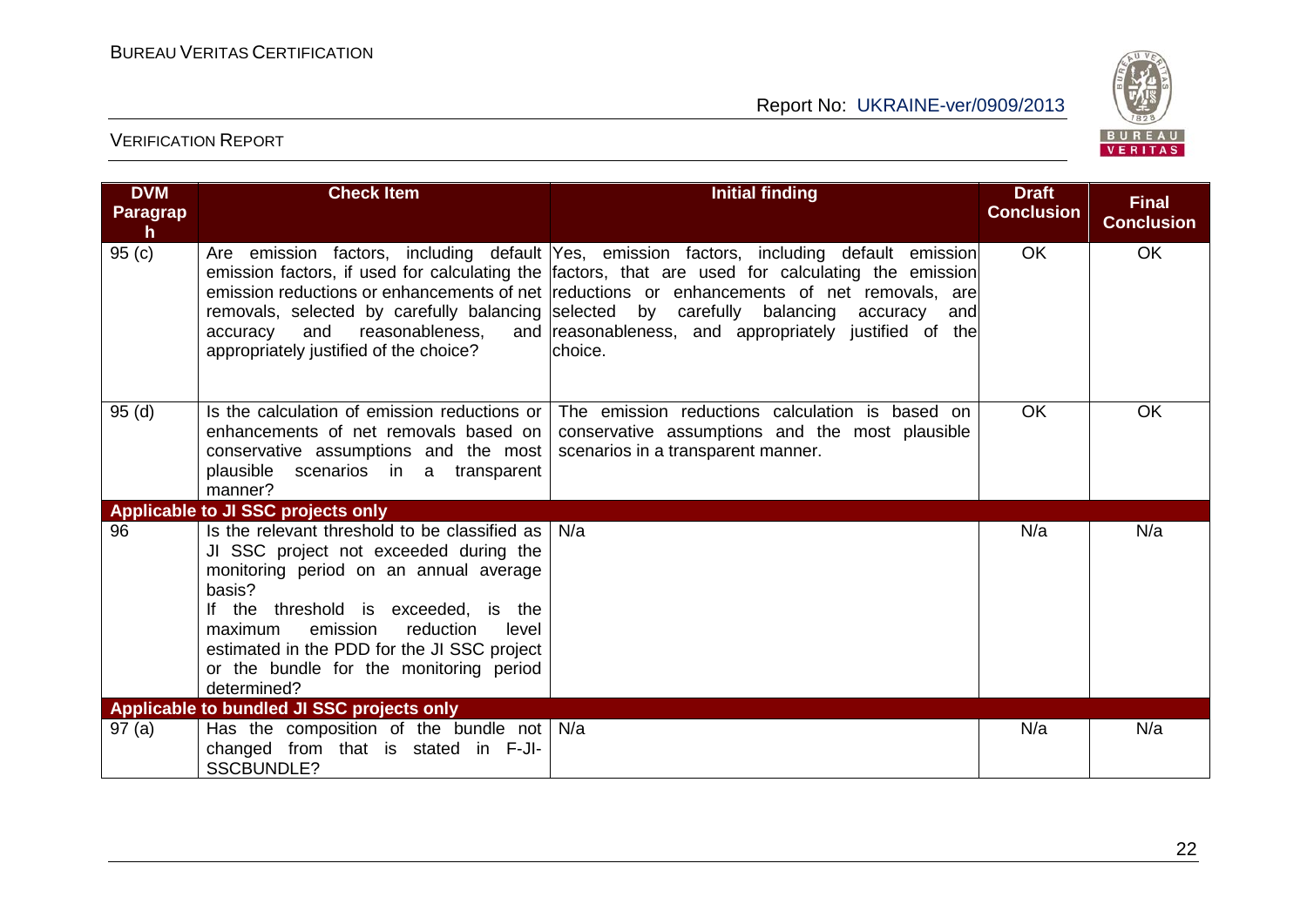

| <b>DVM</b><br><b>Paragrap</b><br>h. | <b>Check Item</b>                                                                                                                                                                                                                                                                                                                             | <b>Initial finding</b>                                                                                                                  | <b>Draft</b><br><b>Conclusion</b> | <b>Final</b><br><b>Conclusion</b> |
|-------------------------------------|-----------------------------------------------------------------------------------------------------------------------------------------------------------------------------------------------------------------------------------------------------------------------------------------------------------------------------------------------|-----------------------------------------------------------------------------------------------------------------------------------------|-----------------------------------|-----------------------------------|
| 97(b)                               | If the determination was conducted on the<br>basis of an overall monitoring plan, have the<br>project participants submitted a common<br>monitoring report?                                                                                                                                                                                   | N/a                                                                                                                                     | N/a                               | N/a                               |
| 98                                  | If the monitoring is based on a monitoring<br>that provides for overlapping<br>plan<br>monitoring periods, are the monitoring<br>periods per component of the project clearly<br>specified in the monitoring report?<br>Do the monitoring periods not overlap with<br>those for which verifications were already<br>deemed final in the past? | N/a                                                                                                                                     | N/a                               | N/a                               |
|                                     | <b>Revision of monitoring plan</b><br>Applicable only if monitoring plan is revised by project participant                                                                                                                                                                                                                                    |                                                                                                                                         |                                   |                                   |
| 99(a)                               | Did the project participants provide an N/a<br>appropriate justification for the proposed<br>revision?                                                                                                                                                                                                                                        |                                                                                                                                         | N/a                               | N/a                               |
| 99(b)                               | Does the proposed revision improve the<br>accuracy and/or applicability of information<br>compared<br>collected<br>to the<br>original<br>monitoring plan without changing conformity<br>with the relevant rules and regulations for<br>the establishment of monitoring plans?                                                                 | N/a                                                                                                                                     | N/a                               | N/a                               |
| Data management                     |                                                                                                                                                                                                                                                                                                                                               |                                                                                                                                         |                                   |                                   |
| 101(a)                              | with the<br>procedures<br>in<br>accordance<br>monitoring plan, including the quality control                                                                                                                                                                                                                                                  | Is the implementation of data collection $\mathsf{CL}\ 01$ . Please provide the Order on changes in the<br>line-up of the working team. | <b>CL 01</b>                      | OK                                |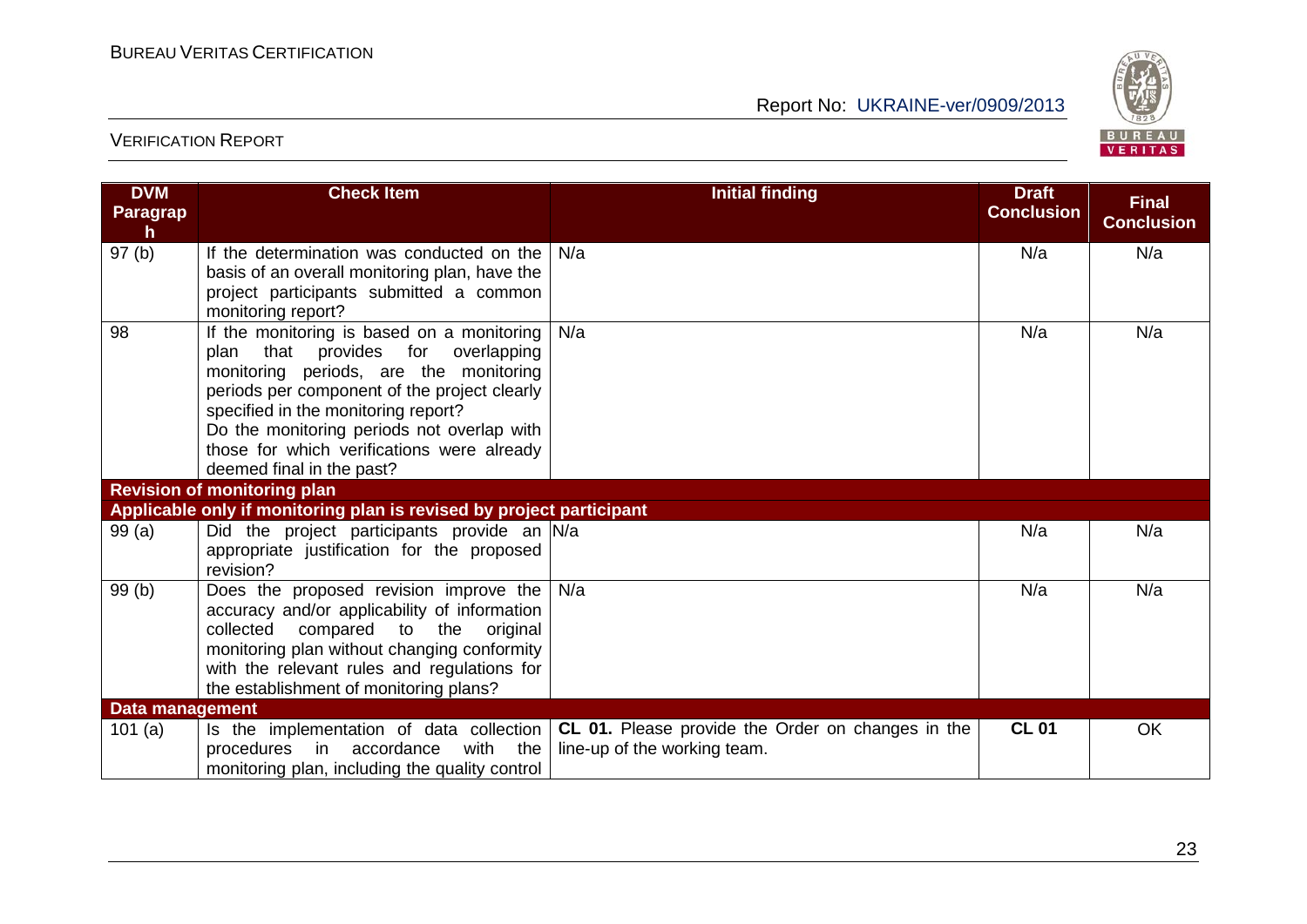

| <b>DVM</b><br><b>Paragrap</b><br>h | <b>Check Item</b>                                                                                                                                     | <b>Initial finding</b>                                                                                                                                                                                                                                                                     | <b>Draft</b><br><b>Conclusion</b> | <b>Final</b><br><b>Conclusion</b> |
|------------------------------------|-------------------------------------------------------------------------------------------------------------------------------------------------------|--------------------------------------------------------------------------------------------------------------------------------------------------------------------------------------------------------------------------------------------------------------------------------------------|-----------------------------------|-----------------------------------|
|                                    | and quality assurance procedures?                                                                                                                     |                                                                                                                                                                                                                                                                                            |                                   |                                   |
| 101(b)                             | Is the function of the monitoring equipment,<br>including its calibration status, is in order?                                                        | Yes, the function of the monitoring equipment,<br>including its calibration status is in order.<br>CL 02. Please provide the Calibration certificate of the<br>equipment for measuring of the leaks.                                                                                       | <b>CL 02</b>                      | OK                                |
| 101(c)                             | Are the evidence and records used for the<br>maintained in a traceable<br>monitoring<br>manner?                                                       | Yes, the evidence and records used for the monitoring<br>are maintained in a traceable manner.                                                                                                                                                                                             | <b>OK</b>                         | <b>OK</b>                         |
| $101$ (d)                          | Is the data collection and management<br>system for the project in accordance with<br>the monitoring plan?                                            | The data collection and management system for the<br>project is in accordance with the monitoring plan.<br>Verification Team confirms the effectiveness<br>of<br>existing management system and operating system<br>and considers them suitable for reliable monitoring of<br>the project. | <b>OK</b>                         | OK                                |
|                                    | Verification regarding programs of activities (additional elements for assessment)                                                                    |                                                                                                                                                                                                                                                                                            |                                   |                                   |
| 102                                | Is any JPA that has not been added to the<br>JI PoA not verified?                                                                                     | N/a                                                                                                                                                                                                                                                                                        | N/a                               | N/a                               |
| 103                                | Is the verification based on the monitoring<br>reports of all JPAs to be verified?                                                                    | N/a                                                                                                                                                                                                                                                                                        | N/a                               | N/a                               |
| 103                                | Does the verification ensure the accuracy<br>and conservativeness of the emission<br>reductions or enhancements of removals<br>generated by each JPA? | N/a                                                                                                                                                                                                                                                                                        | N/a                               | N/a                               |
| 104                                | Does the monitoring period not overlap with<br>previous monitoring periods?                                                                           | N/a                                                                                                                                                                                                                                                                                        | N/a                               | N/a                               |
| 105                                | If the AIE learns of an erroneously included                                                                                                          | N/a                                                                                                                                                                                                                                                                                        | N/a                               | N/a                               |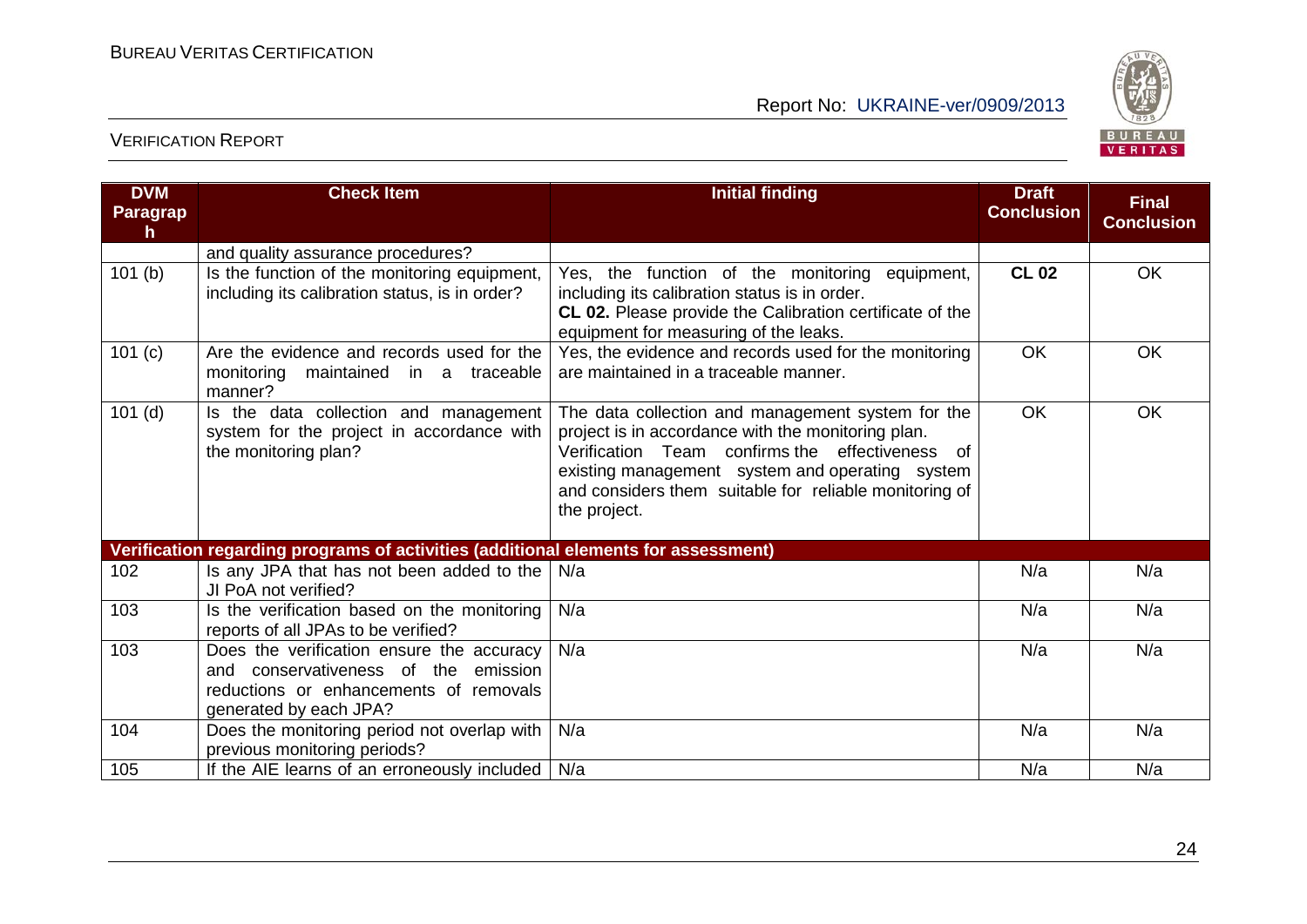

| <b>DVM</b><br><b>Paragrap</b><br>h. | <b>Check Item</b>                                                                                                                                                                                                                                                                                                                                                                                                                                                                                                                                                                                                                                                                                                                                                                                                                                                         | <b>Initial finding</b> | <b>Draft</b><br><b>Conclusion</b> | <b>Final</b><br><b>Conclusion</b> |
|-------------------------------------|---------------------------------------------------------------------------------------------------------------------------------------------------------------------------------------------------------------------------------------------------------------------------------------------------------------------------------------------------------------------------------------------------------------------------------------------------------------------------------------------------------------------------------------------------------------------------------------------------------------------------------------------------------------------------------------------------------------------------------------------------------------------------------------------------------------------------------------------------------------------------|------------------------|-----------------------------------|-----------------------------------|
|                                     | JPA, has the AIE informed the JISC of its<br>findings in writing?                                                                                                                                                                                                                                                                                                                                                                                                                                                                                                                                                                                                                                                                                                                                                                                                         |                        |                                   |                                   |
|                                     | Applicable to sample-based approach only                                                                                                                                                                                                                                                                                                                                                                                                                                                                                                                                                                                                                                                                                                                                                                                                                                  |                        |                                   |                                   |
| 106                                 | Does the sampling plan prepared by the<br>AIE:<br>(a) Describe its sample selection, taking into<br>account that:<br>(i) For each verification that uses a<br>sample-based approach, the sample<br>shall<br>selection<br>be<br>sufficiently<br>representative of the JPAs in the JI<br>Project. Such extrapolation to all JPAs<br>identified for that<br>verification<br>is<br>reasonable,<br>taking<br>into<br>account<br>differences among the characteristics of<br>JPAs, such as:<br>- The types of JPAs;<br>- The complexity of the applicable<br>technologies and/or measures used;<br>- The geographical location of each JPA;<br>- The amounts of expected emission<br>reductions of the JPAs being verified;<br>The number of JPAs for which<br>emission reductions are being verified;<br>- The length of monitoring periods of the<br>JPAs being verified; and | N/a                    | N/a                               | N/a                               |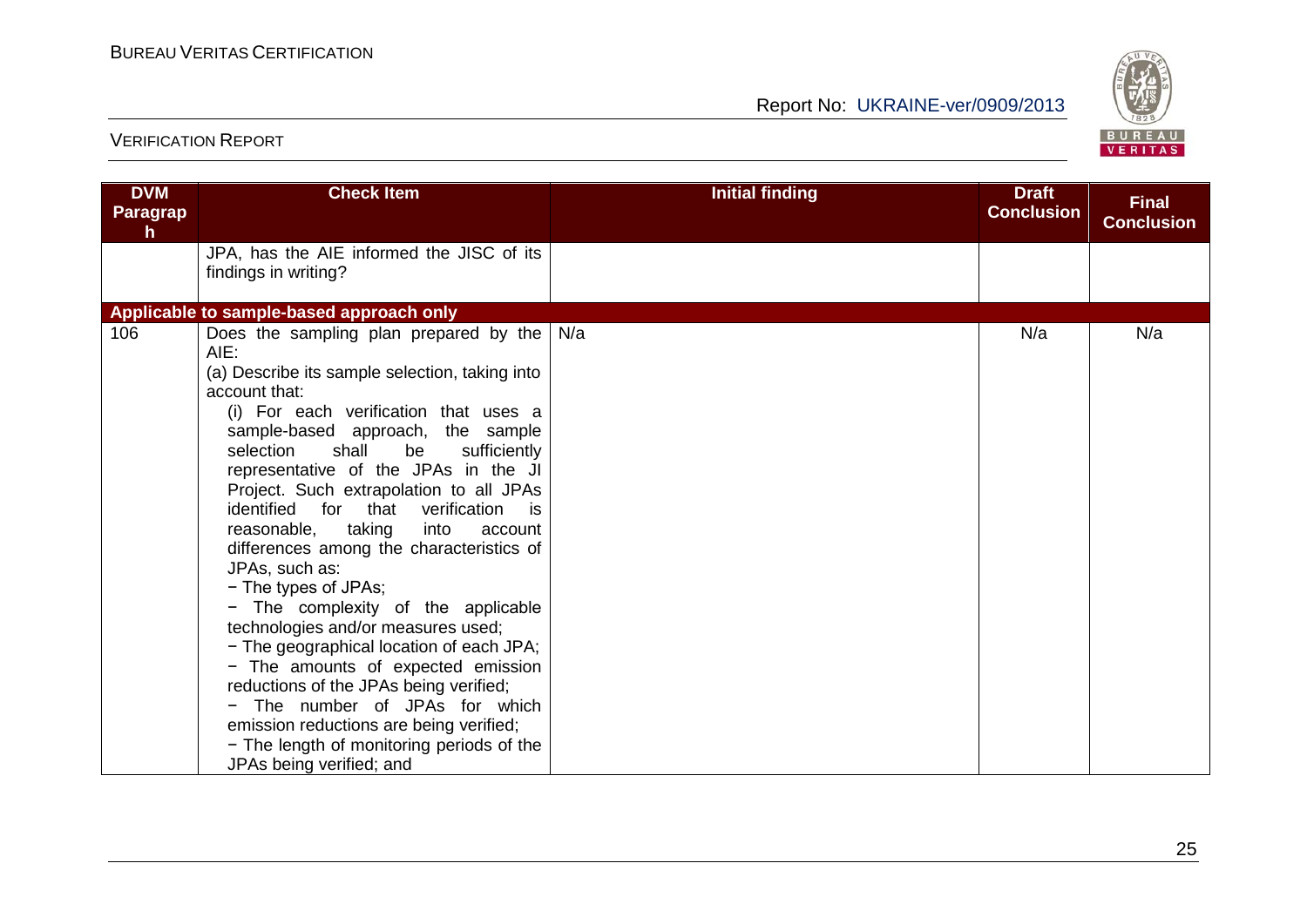

| <b>DVM</b><br>Paragrap<br>h. | <b>Check Item</b>                                                                                                                                                                                                                                                                                                                                                                           | <b>Initial finding</b> | <b>Draft</b><br><b>Conclusion</b> | <b>Final</b><br><b>Conclusion</b> |
|------------------------------|---------------------------------------------------------------------------------------------------------------------------------------------------------------------------------------------------------------------------------------------------------------------------------------------------------------------------------------------------------------------------------------------|------------------------|-----------------------------------|-----------------------------------|
|                              | - The samples selected for prior<br>verifications, if any?                                                                                                                                                                                                                                                                                                                                  |                        |                                   |                                   |
| 107                          | Is the sampling plan ready for publication $\vert$ N/a<br>through the secretariat along with the<br>verification<br>report<br>supporting<br>and<br>documentation?                                                                                                                                                                                                                           |                        | N/a                               | N/a                               |
| 108                          | Has the AIE made site inspections of at $\vert$ N/a<br>least the square root of the number of total<br>JPAs, rounded to the upper whole number?<br>If the AIE makes no site inspections or<br>fewer site inspections than the square root<br>of the number of total JPAs, rounded to the<br>upper whole number, then does the AIE<br>provide a reasonable explanation and<br>justification? |                        | N/a                               | N/a                               |
| 109                          | Is the sampling plan available<br>for<br>submission to the secretariat for the JISC.s<br>ex ante assessment? (Optional)                                                                                                                                                                                                                                                                     | N/a                    | N/a                               | N/a                               |
| 110                          | If the AIE learns of a fraudulently included<br>JPA, a fraudulently monitored JPA or an<br>inflated number of emission reductions<br>claimed in a JI PoA, has the AIE informed<br>the JISC of the fraud in writing?                                                                                                                                                                         | N/a                    | N/a                               | N/a                               |